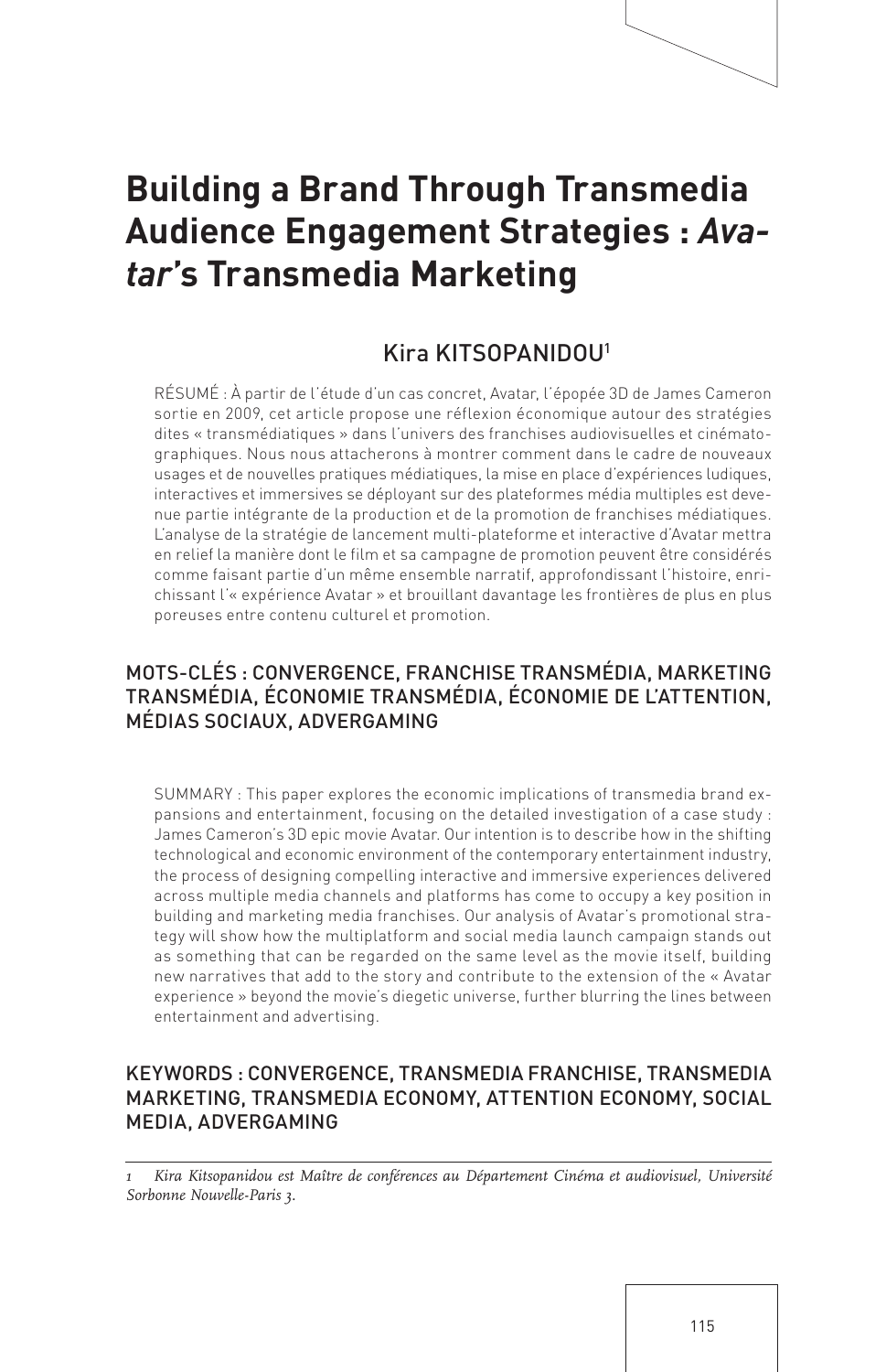In her definition of intermediality, Silvestra Mariniello encompasses a large spectrum of intermedial phenomena : heterogeneity, combination, repurposing, recycling, adaptation, media convergence, media interaction<sup>2</sup>. As Christy Dena argues in her thesis on transmedia (2009, p. 87), while there is a higher-level congruency between intermedia and transmedia (the urge to bring together into one project distinct media and artforms), transmedia practices are characterized by « unmixed media », which is a key trait of transmedia projects. The primary objective in transmedia projects is not integration but connection and cooperation (van de Poel, 2005). However, Dena argues that :

Fusion does exist in transmedia projects, but it happens at an abstract level. It is characterized by a conceptual synthesis of separate media rather than an assemblage or transformation at the expressive or material level. The peculiar challenge of this approach is to bring together elements that are disparate, incompatible or isolated, in a way that retains their independent nature […]. The objects change, but that change happens around the materials, within the minds of those who design and experience them. Unity is perceived, variety is manifest. (Dena, 2009, p. 87)

In this paper, we shall not discuss the aesthetic implications of what has been variously called cross-media, trans-media, distributed or immersive narratives. Nor shall we analyze transmedia world-building strategies. We shall instead focus on the industrial implications of transmedia, most importantly in the field of promotion, focusing on the detailed investigation of a case study : James Cameron's epic movie *Avatar*. Our purpose here is to show how the process of designing new inter-trans/cross-media entertainment experiences has come to occupy a key position in the fast-paced technological and economic environment of the contemporary entertainment industry. Leaving aside the hyperbolic style of industry rhetoric, which saw in Cameron's futurist science fiction 3D

*<sup>2 «</sup> On entend l'intermédialité comme hétérogénéité ; comme conjonction de plusieurs systèmes de communication et de représentation ; comme recyclage dans une pratique médiatique, le cinéma par exemple, d'autres pratiques médiatiques, la bande dessinée, l'Opéra comique, etc. ; comme convergence de plusieurs médias ; comme interaction entre médias ; comme emprunt ; comme interaction de différents supports ; comme intégration d'une pratique avec d'autres ; comme adaptation ; comme assimilation progressive de procédés variés ; comme flux d'expériences sensorielles et esthétiques plutôt qu'interaction entre textes clos ; comme faisceau de liens entre médias ; comme l'événement des relations médiatiques variables entre les médias [...] » (Mariniello, 1999).*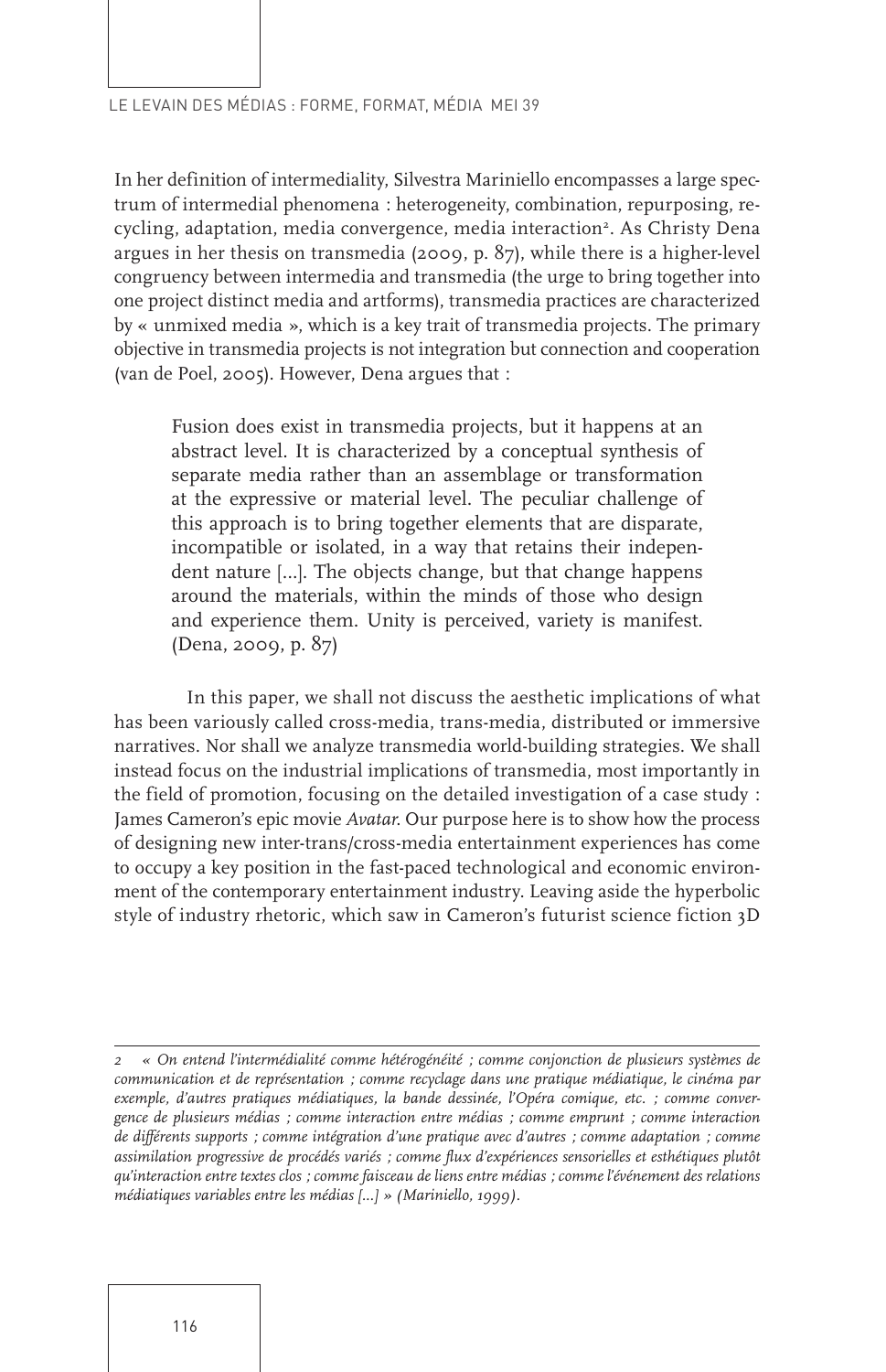movie a milestone event<sup>3</sup>, *Avatar* marked not only a cultural and social media phenomenon but also a turning point in entertainment consumption practices. As Charles Acland argues, it

is celebrated and promoted to stand out as a flagship work beckoning the next wave of industrial and consumer technologies and entertainments. With *Avatar*, we have 3-D filming processes, 3-D exhibition, digital exhibition and 3-D home entertainment all counting on the film's appeal for their own advancement. (Acland, 2010)

Therefore, the discursive construction of the movie as a game-changing technological and industrial event turned into a vehicle of promoting the disruptive power of new digital, multimedia and interactive communication technologies4.

*Avatar*'s key contribution in optimizing sales of digital equipment to theaters all over the world has been the subject of academic inquiry since the movie's release5 . Our intention is to describe how *Avatar*'s launch marketing also became a vehicle for promoting the latest entertainment business models Hollywood has been experimenting with in the wake of convergence and interactive communication technologies. In other words, *Avatar* highlights how important multi-platform brand expansions have become for Hollywood studios in a constantly adapting digital multi-media and multi-channel landscape. Moreover, analyzing *Avatar*'s transmedia marketing campaign is an interesting case study, as contrary to many contemporary Hollywood franchises with buildin audience, *Avatar* did not have a previous brand to build on<sup>6</sup>. According to Kristin Thompson, « the follow-ups to these films create a franchise, and the franchise creates a brand » (2007, p. 5-6). In the case of Cameron's movie, it was the other way around, as Cameron (2000) admits : « [*Avatar*] put pressure on us to create the equivalent value of an existing brand without being an

*<sup>3</sup> When Avatar was released on December 18th 2009, after over a decade in the making, critics and industry insiders immediately heralded it as a new era in the history of the international film industry. An avalanche of headlines, from national newspapers, mainstream magazines and trade journals to online posts, echoed the same argument : Avatar was a « benchmark movie » (cf. Douglas, « Exclusive : Soderbergh Gives Avatar High Praise », ComingSoon.net, April 30th 2009, retrieved from http:// www.comingsoon.net/movies/news/54966-exclusive-soderbergh-gives-avatar-high-praise*

*<sup>4</sup> It has been widely acknowledged that Avatar played an essential part in convincing exhibitors internationally to convert to digital, emerging as a most effective growth accelerator for 3D cinema business.*

*<sup>5</sup> See Acland (2010).*

*<sup>6</sup> It eventually gave birth to franchise, the second and third installments of the franchise having been scheduled to shoot simultaneously early in 2014.*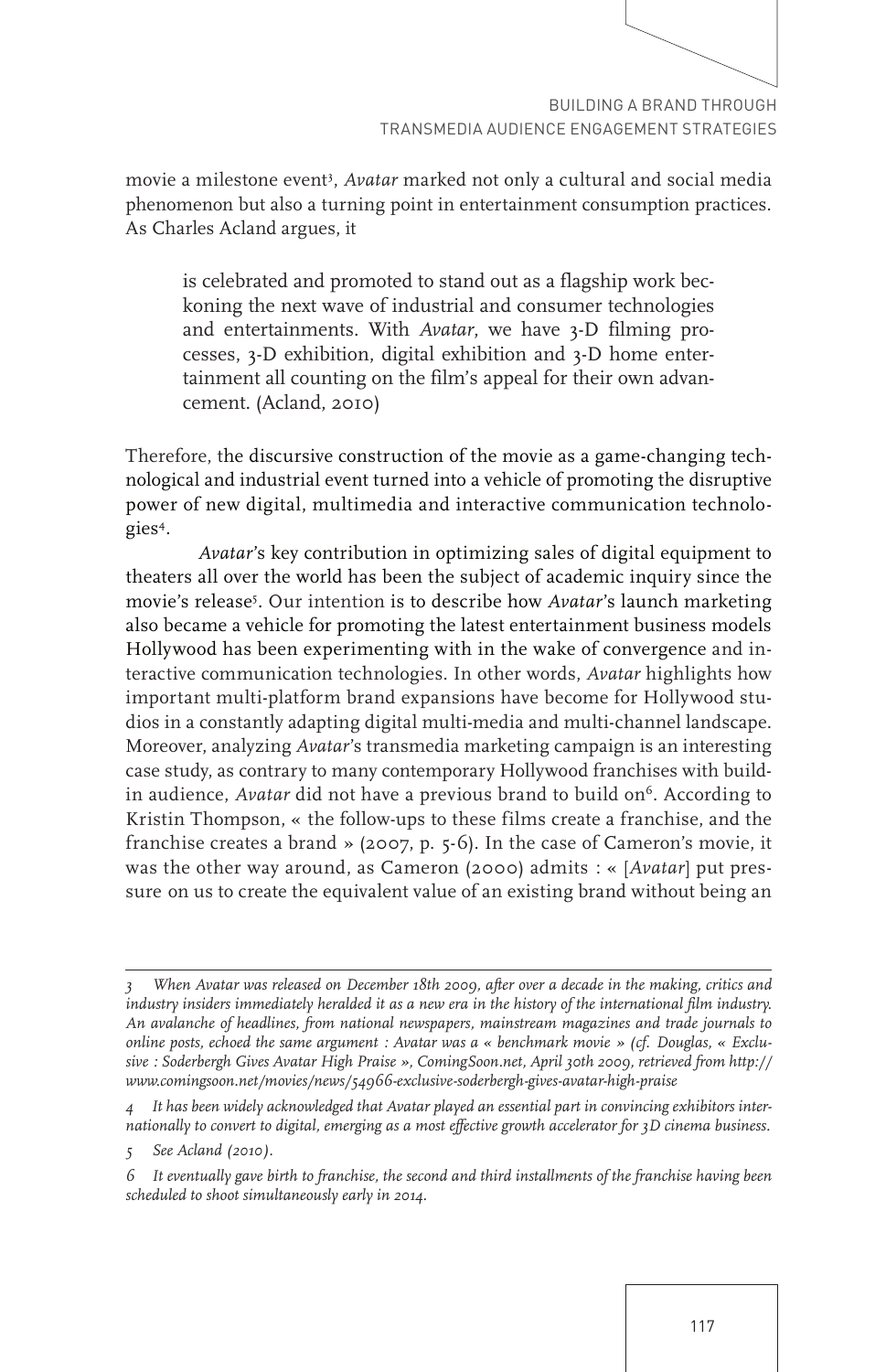existing brand »7 . Our analysis will show how through a carefully designed multiplatform social media marketing campaign, 20th Century-Fox marketing team and Starlight Runner Entertainment created a fan base and achieved brand participation and exposure several months before the release. At the same time they used the campaign as an opportunity to build new inter/trans/cross-media ludic experiences, transforming it into something that can be regarded on the same level as the movie itself, adding to the story and contributing to the extension of the « Avatar experience » beyond the film's diegetic universe.

## **The rise of the attention economy and the emergence of the transmedia consumer**

In recent years, Hollywood has been increasingly dependant on high concept movies and franchises with build-in audience, shifting towards a diversified multi-platform approach to production and distribution of content designed to increase the marketing and business synergy between the different company divisions. As Richard Maltby (2003, p. 211) suggests « the integrated entertainment marketplace is most receptive to multi-media franchises and once the majors created a corporate structure designed to maximize the benefits of synergy, they found themselves inevitably obliged to develop products capable of «synergistic brand expansion» ». While repurposing or re-versioning existing content across additional media platforms is an entertainment and media business strategy with a long history<sup>8</sup>, studios today seek to engage audiences beyond tentpole movie releases and traditional brand extension strategies (television shows, music products, theme park attractions, brand-related licensed merchandise, comics, video games, etc.).

With audiences being exposed to a much wider range of media, delivery platforms and contents than before, competition on media markets has intensified since attention has emerged as the scarcest and most vital economic resource. As Umair Haque (2005a) explain : « New technologies are disrupting and inverting these economics, by making attention to the scarcest resource in the value chain. Because these technologies make production and distribution relatively more abundant than attention, returns to attention for incumbents begin to erode. » Analyzing the Hollywood blockbuster strategy in the new media environment, Haque (2005b) argues that the profusion of media platforms and contents has caused attention to become more expensive for Hollywood marketers to buy, leading the industry to increased concentration insofar as returns to rising attention costs remain high only for large scale players.

*<sup>7</sup> Quoted in « James Cameron's Avatar film – will its marketing be as innovative as its filming ? », Ruth Mortimer's Blog of Brand and Business – Marketing Week, retrieved from http://brandstrategy.wordpress.com/*

*<sup>8</sup> It can been traced back in the 1950s with Disney and in the late 1970s with Star Wars, which Scott Bukatman (1998, p. 248) has described as « less a movie than an extended multimedia universe ».*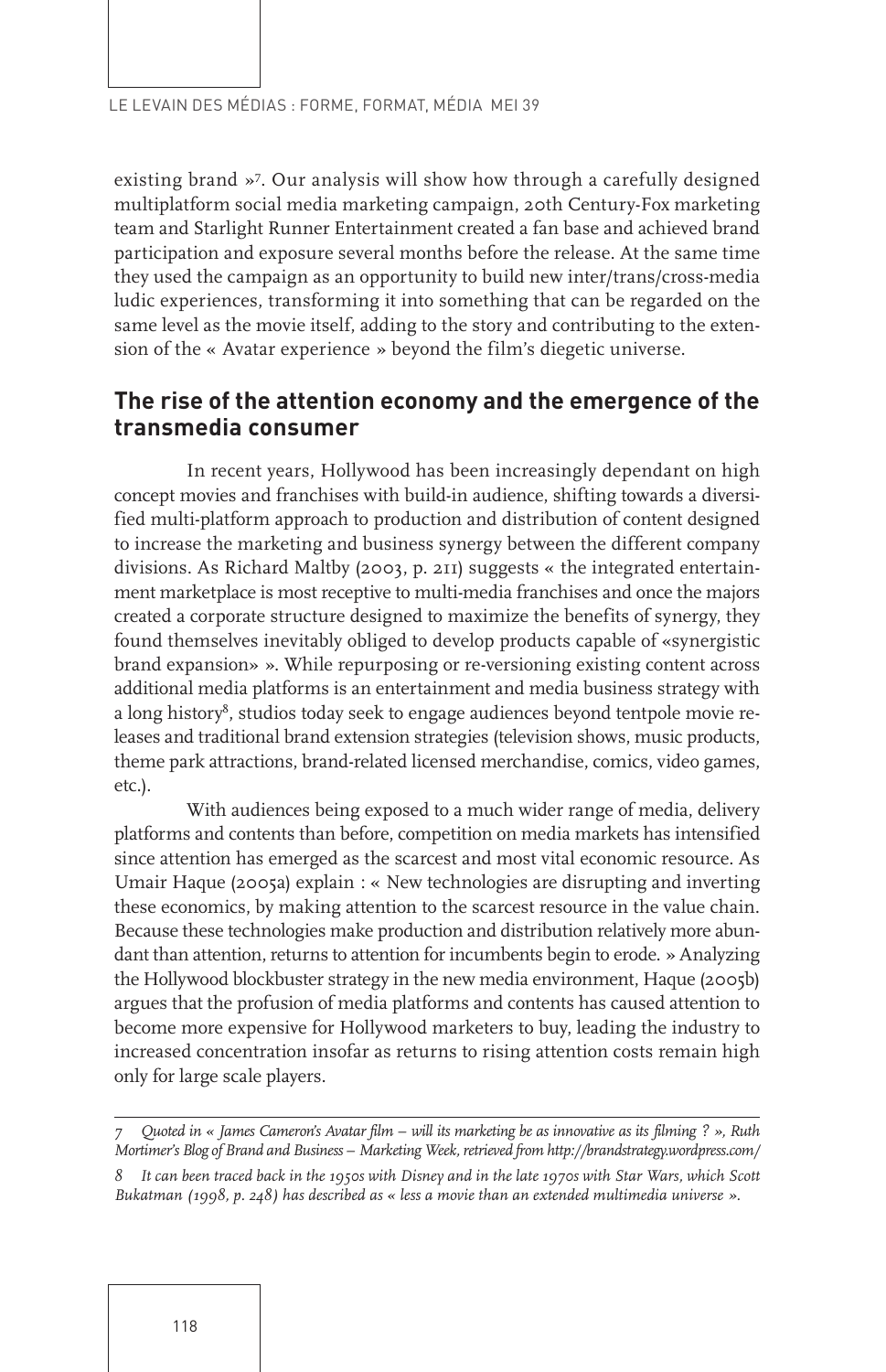At the same time, the overall media consumption process and the audiences' relation to the media and the media markers (producers, writers, media organizations, etc.) has also been transformed<sup>9</sup> since convergence, Web 2.0 technologies and affordable creative tools have given rise to multi-platform media consumption and media multitasking, particularly among the 15-24 yearolds born into an entirely digital environment, and to new forms of creativity and participation (driven by social media platforms such as YouTube, Facebook or Twitter). As David Beer and Roger Burrows (2007) argue : « Perhaps the key-defining feature of Web 2.0 is that users are involved in the processes of production and consumption as they generate and browse online content, as they tag and blog, post and share. » By allowing people to upload, comment, recommend, re-edit and share content any way they chose, content-sharing websites encourage them to endorse different positions as producers, consumers, or « produsers » of media content. Social network connectivity, fuelled by the growth in the broadband mobile market these past few years<sup>10</sup>, has altered the way people connect and share information, the way they access and engage with media content, share their cultural tastes as well as their own creative content (from written comments, to fan-fictions and remixes). As a result, media fragmentation and more dynamic models of audience behaviour have put more pressure on networks, broadcasters and content providers to capture the consumers' attention and manage their loyalty with valuable content, feedback and social media dialogue. Hollywood studios and their parent media and entertainment corporations seem to have fully grasped the importance of synergy across platforms within franchises and single stories, making and selling movies not as discrete entities but as part of « inhabitable worlds » (Grainge, 2007, p. 54-60) prone to « synergistic brand expansion » (Maltby, 2003, p. 211).

In his analysis of convergence culture, Jenkins (2003) shows how the growing trend of transmedia<sup>11</sup> consumers embracing many different media, and « taking pleasure in tracking down character backgrounds and plot points and making connections between different texts within the same franchise », opens « multiple entry points into the consumption process » (Jenkins, 2012, p. 284). This means that each media consumption becomes a different entry into the franchise as a whole, which unfolds as a « unified and coordinated

*<sup>9</sup> See Deller, 2011, p. 228.*

*<sup>10</sup> According to a recent study (The World Bank, 2012, p. 3), between 2000 and 2012, the number of mobile phones in use worldwide grew from fewer than 1 billion to around 6 billion.*

*<sup>11</sup> The term « transmedia » has been introduced by media theorists Marsha Kinder (1999) and Henry Jenkins (2003). In his book Convergence Culture. Where Old and New Media Collide (2006, p. 97-98), Jenkins uses the term « transmedia storytelling » to describe how content providers develop stories that unfold « across multiple media platforms, with each new text making a distinctive and valuable contribution to the whole ». As Jenkins has pointed out, « pitching the content somewhat differently in the different media » refreshes the franchise, broadens the audience and motivates consumer loyalty.*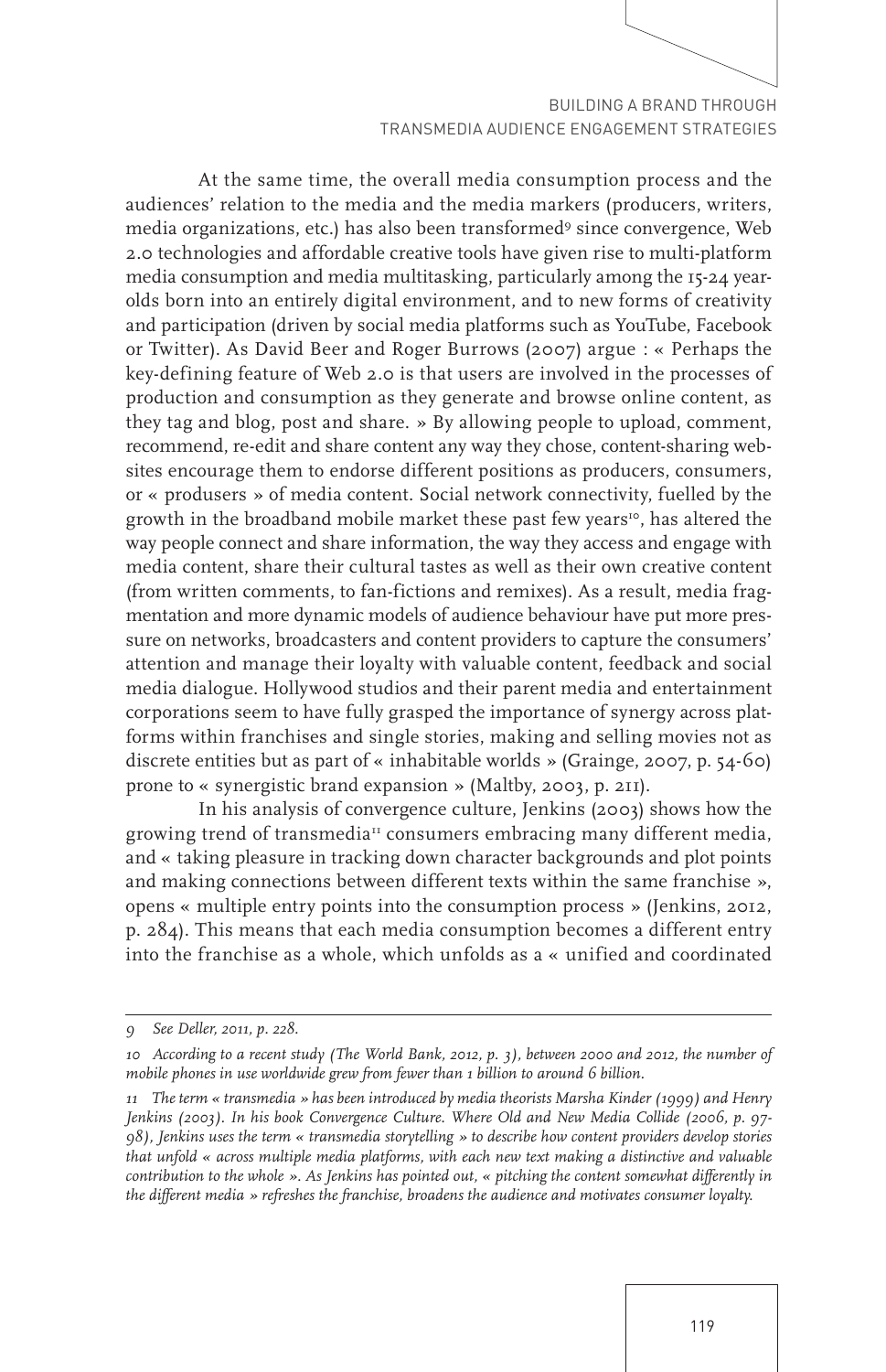entertainment experience » (to use Jenkins words<sup>12</sup>), creating greater value for the audiences – and therefore more money for the studios – as the latter find « euphoria in collecting and connecting the pieces » of the puzzle<sup>13</sup>. The economic motivations of transmedia development are therefore clear : through narrative threads and entertainment experiences specifically tailored for and dispersed across different media platforms and audiences, Hollywood studios hope to multiply the number of customer touch-points, broaden the revenue streams and expand the life-cycle of their franchises beyond the traditional retail windows and licensed product tie-ins by engaging audiences and keeping them connected with the franchise all-year long. To use Acland's words, « we are in the era of a permanent marketing campaign, where the selling of an entertainment environment is ongoing, an activity punctuated by commodity texts ». Acland further argues that « the extension of film marketing is also a function of the widening life cycle of film texts, drumming up audiences as works pass from one territory to another, from one medium to another » (Acland, 2003, p. 77).

Transmedia development is therefore on its way to reshaping the production and marketing process of media properties: « filmmakers are as much in the business of creating licensed goods as they are in telling stories » (Jenkins, 2006, p. 115). It is thus no surprise that in 2010, the Producers Guild of America added the title of « transmedia producer » in its code of credits, recognizing that « as technology evolves, it's no longer adequate to think of a project as simply a television show or a movie »<sup>14</sup>. For Starlight Runner CEO and transmedia guru Jeff Gomez, whose credits include James Cameron's *Avatar* :

Aspirational worlds and immersive universes are replacing consumer loyalties to movie stars and network television. Right now, the sharpest studios are planning from earliest development to build their tentpole and youth-targeted properties so their storylines will translate to an array of traditional and new media platforms, which has the potential to significantly enhance or even fundamentally change the relationship between intellectual property creators, owners and licensees. (Gomez, 2010).

*<sup>12</sup> Jenkins, 2007.*

*<sup>13</sup> Jeff Gomez, quoted in Andersen, 2010.*

*<sup>14</sup> The « transmedia producer » credit is « given to the person(s) responsible for a significant portion of a project's long-term planning, development, production, and/or maintenance of narrative continuity across multiple platforms, and creation of original storylines for new platforms ». Cf. http://www.producersguild.org*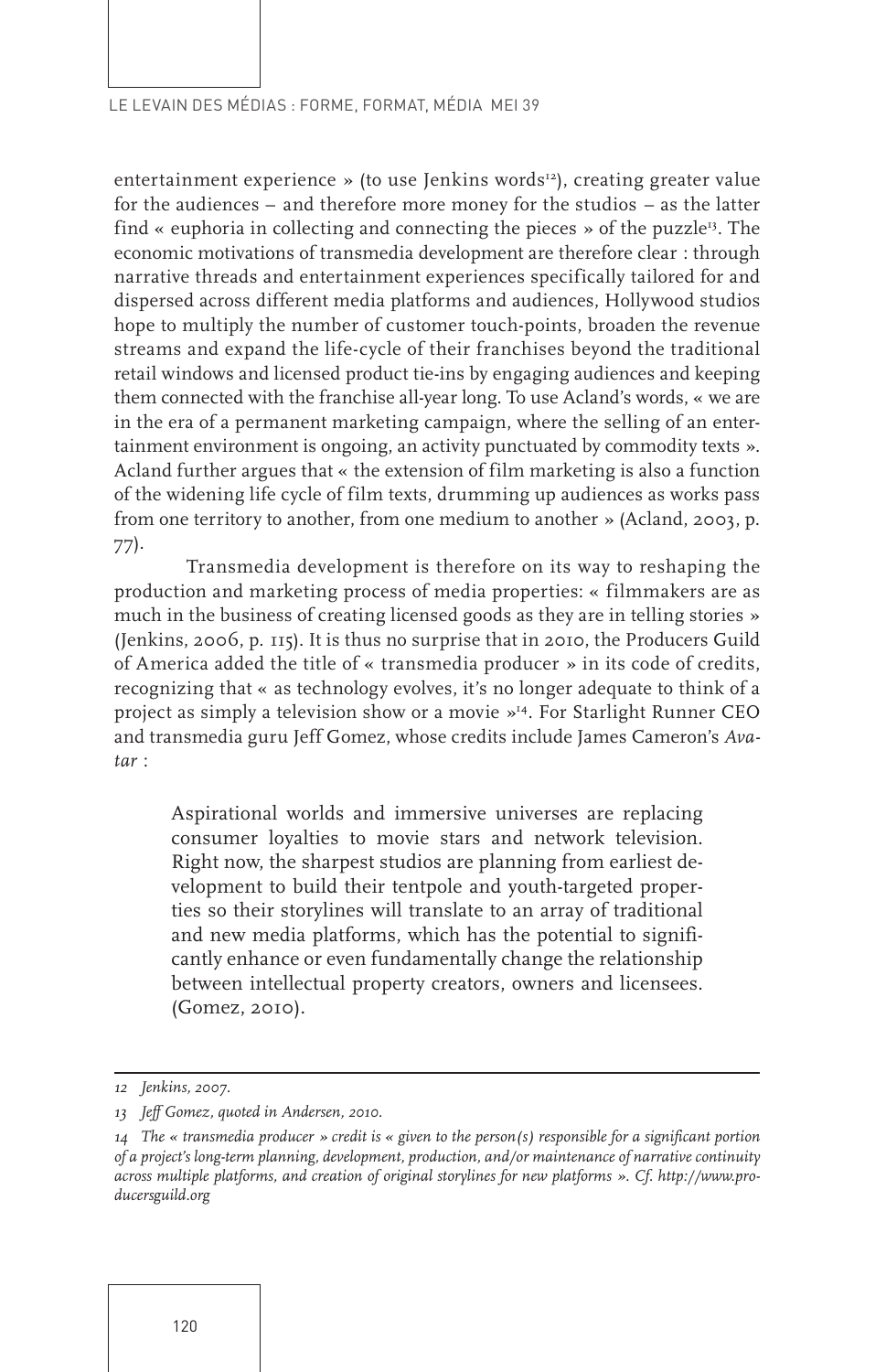Analyzing the marketing implications of transmedia storytelling, Carlos Scolari (2009, p. 586-606) pertinently points out that « Transmedia storytelling even introduces a mutation to this scenario in which the brand is no longer inside the fiction, but rather the fiction is the brand ». The importance of narrative worlds as brands has also been pinpointed by David Garett, co-founder of Summit Entertainment : « the traditional business of producing and distributing films to theaters has become more and more random, even if it still generates considerable revenues on big titles. We have to develop brand and franchises that work across the new platforms » (quoted in Wright, 2011, p.13). This is exactly what Cameron and Starlight Runner Entertainment set out to do with *Avatar*. The value of the *Avatar* brand in the director's future business plans is perfectly illustrated in an interview with Edward Wong, *New York Times* journalist, in May 2012. Cameron said : « I'm not interested in developing anything. I'm in the "Avatar" business. Period. That's it. I'm making "Avatar 2", "Avatar 3", maybe "Avatar 4", and I'm not going to produce other people's movies for them. I'm not interested in taking scripts.  $v^{15}$ 

Nevertheless, designing and producing compelling transmedia experiences can be very expensive and time consuming both for content producers and audiences. Elaborate transmedia extensions are designed to create ludic opportunities for highly engaged audiences, namely established fans with disposable time and income. As Jenkins (2012) acknowledges, « a transmedia franchise that spans comics, television, films and games can have each of its components serve as a gateway into the entire franchise for "native" fans of those particular media, but an Everest like *Star Wars* or *Halo* is a massive undertaking looming on a newcomer's horizon ». Increasing the appeal of the transmedia franchise to broader audiences and developing mainstream demand is a big challenge in transmedia economics<sup>16</sup>. Science fiction writer Maureen McHugh (2010) claims that « transmedia projects have attracted hundreds of thousands of "hits", that is, websites have had hundreds of thousands different people come to them, but no media project has yet broken out into mainstream awareness. There is no transmedia equivalent to *Twilight*, or *Grand Theft Auto*, no Lady Gaga or even *Mad Men* ».

Hollywood film business as a key mechanism to promotion, audience building and brand engagement. Studios have come to realize how fanlike audiences and their bottom up activities can be used as « influencers » to expand their franchises' reach to much wider audiences than those available to marketers. In

*<sup>15</sup> Quoted in Wong, « James Cameron on Chinese Filmmakers, Censorship and Potential Co-Productions », MediaCover, 2012 May 5th, retrieved from http://mediadecoder.blogs.nytimes.com/*

*<sup>16</sup> However, this raises questions about the actual range of transmedia consumption. Transmedia experts estimate that only 25 to 30 % of the audience are « active consumers » (with 5 to 10 % being « enthusiasts »), the bulk of the audience being casual consumers (70 %). What is, therefore, at stake in transmedia development is transforming the casual consumers to active (and ideally enthusiastic) audience. Cf. Weinbrecht, 2011.*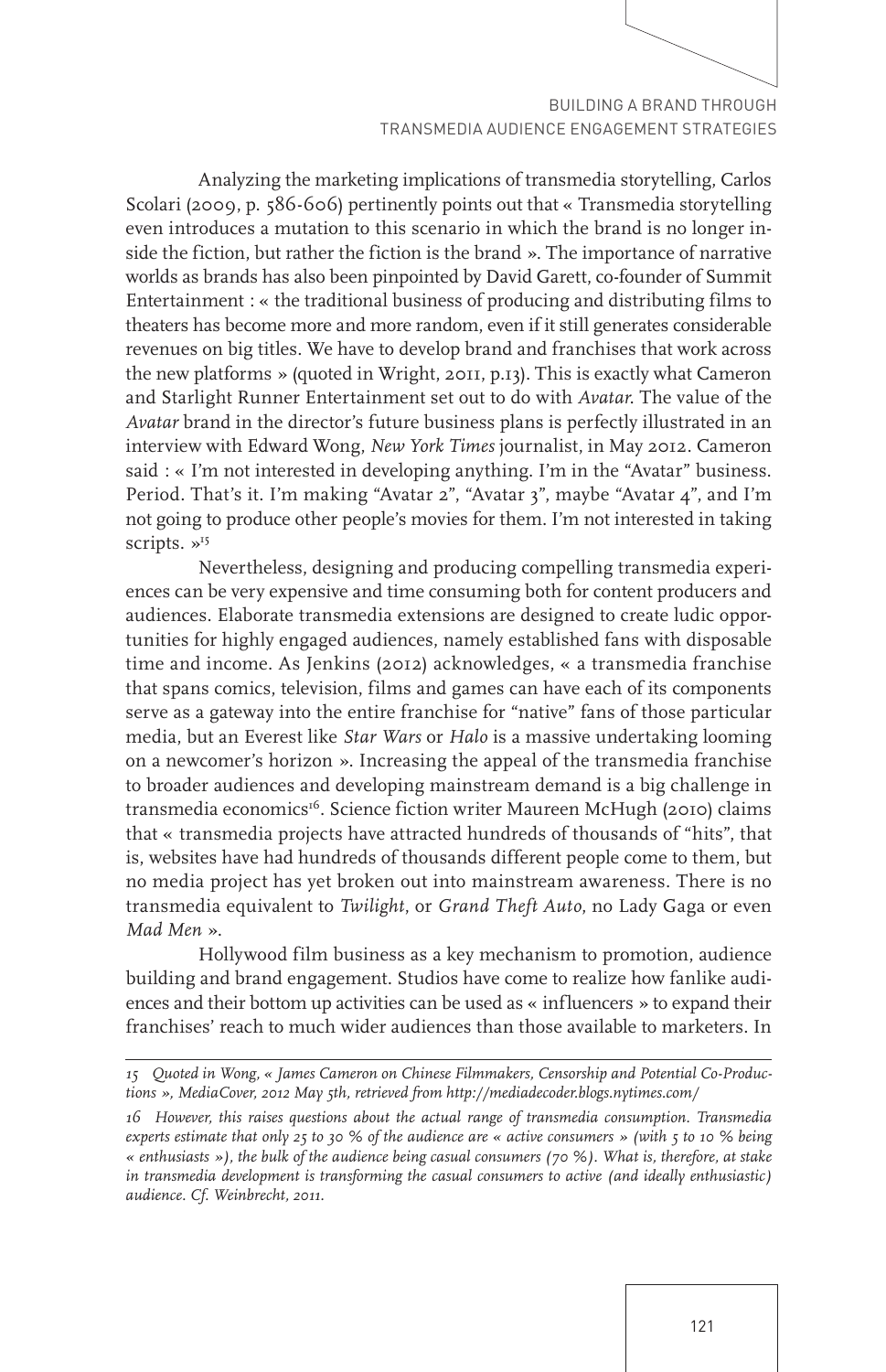his analysis of transmedia consumers' value for media companies, Charles Davis (2013, p. 175) asserts that fanlike consumers are almost always the implied audience for transmedia properties : « transmedia audience engagement strategies largely seek to elicit fan-like behaviors entailing psychological investment and social involvement in "spreading", distributing, commenting on, and creating media content ». Davis also argues that fanlike audiences are considerably more valuable to media and entertainment corporations than the average media consumer «in terms of product spending, loyalty, propensity to recommend brand affinity, media value and acquisition cost » (*Idem*, p. 180). As will be shown below in our study of *Avatar*'s launch campaign, 20th Century-Fox adopted transmedia audience engagement strategies in order to build for the Avatar brand the kind of engaged community that usually comes with franchises, recruiting fans months, if not a year, before the movie's release.

## **When old and new media combine to build brand awareness and audience anticipation**

Not having a previous brand to build on, Cameron, Starlight and Fox had to educate the audiences to the movie's plot, visual universe and large-scale technological innovation. Tom Rothman, co-chair and CEO of Fox Filmed Entertainment, talking about Avatar's advertising campaign at a panel during *Variety*'s marketing summit in October 2010 explained : « There was no pre-awareness in the culture. It was just a word, and no one knew what that word meant » (quoted in McClintock and Zima, 2010). In marketing the film, he said, « the studio had to step all the way back and educate the audiences on this original world » (*Ibidem*). As we will see later on, the audiences' general education on the *Avatar* universe (where the concept of immersion and interactivity is more overplayed than the 3D format) was mostly organized via the digital and online media, which also contributed to the extension of the « *Avatar* experience » beyond the film's diegetic universe<sup>17</sup>. With the movie being transformed into a worldwide critical test for 3D's appeal at the box-office as early as November 2008 (and while no official trailer, no photograph or poster had been publicized yet<sup>18</sup>), building a fan base constantly connected with the project months before *Avatar* actually came out became the core strategy of the campaign, as the further the word *Avatar* would spread on social media generating a large amount of brand exposure, the more

*<sup>17</sup> For Avatar's launch, Fox made limited use of outdoor communication favoring Internet, mobile, theatre and television advertising. Cameron has claimed that Fox's decision not to do any outdoor advertising stemmed from some negative comments on the blogosphere about the look of the characters.*

*<sup>18</sup> A leaked photo from the WETA workshop showing some preproduction material from the movie and a teaser poster was revealed in 2007 (at http://www.aintitcool.com) but was quickly removed.*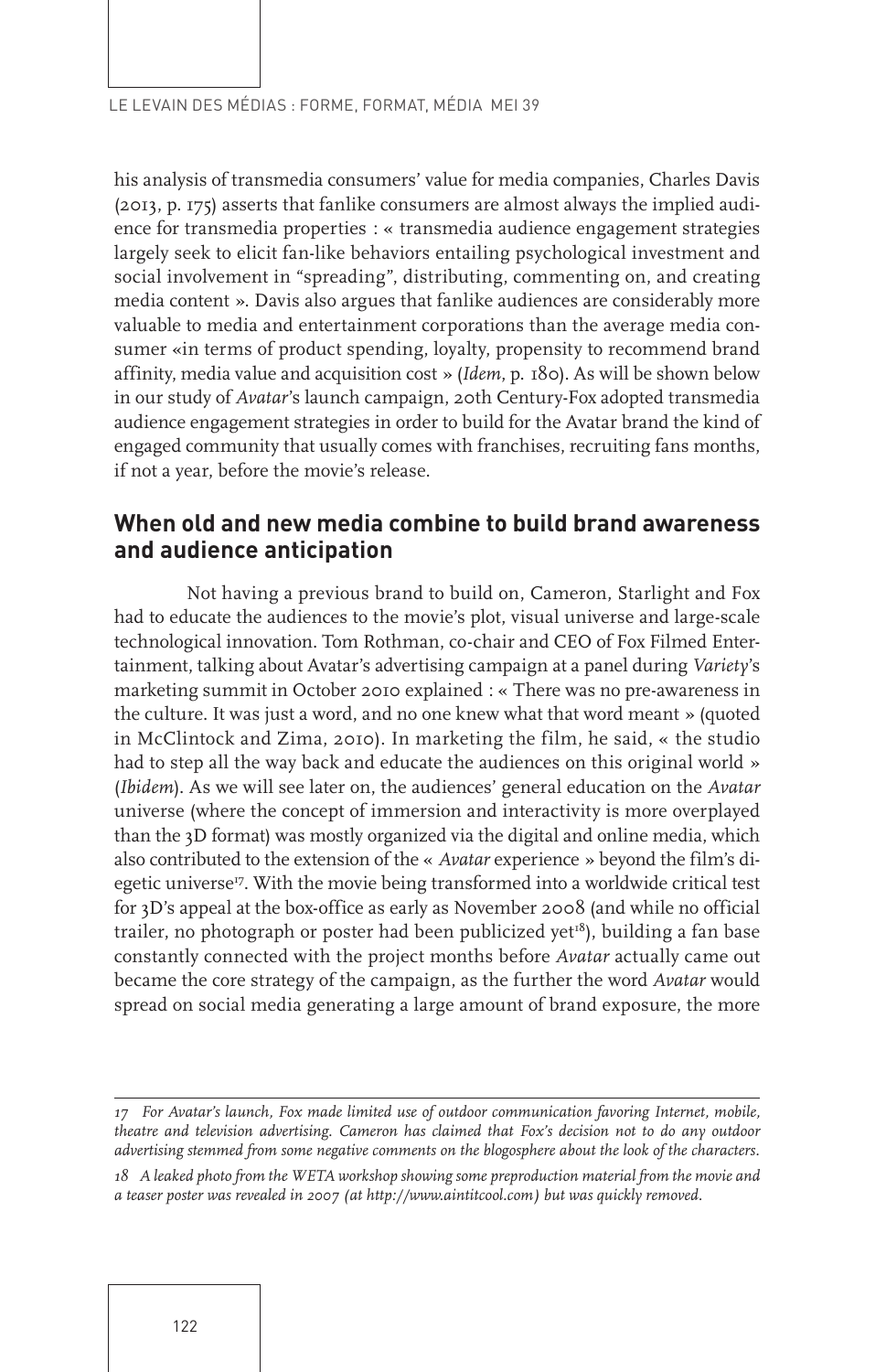

the exhibitors would feel the pressure to upgrade to digital<sup>19</sup>. In a way, *Avatar's* fans, through their engagement with content released in various formats (photos, trailers, posters, Facebook posts, etc.) through different platforms and channels, became active participants in building the story of the *Avatar* revolution for the reluctant exhibition companies internationally.

| <b>Representative Concern</b>                                                                                                                                                                                                                                                                                                                                                                                                                                   | Q. Enter topic to look up                              |
|-----------------------------------------------------------------------------------------------------------------------------------------------------------------------------------------------------------------------------------------------------------------------------------------------------------------------------------------------------------------------------------------------------------------------------------------------------------------|--------------------------------------------------------|
| <b>First Official Photo For James Cameron's</b><br>'Avatar'                                                                                                                                                                                                                                                                                                                                                                                                     | Sélectionner une langue<br>Fourni par Google" Traduire |
| Published on August 14, 2009 by Joshan Rays Visua Comments                                                                                                                                                                                                                                                                                                                                                                                                      | facebook                                               |
|                                                                                                                                                                                                                                                                                                                                                                                                                                                                 |                                                        |
|                                                                                                                                                                                                                                                                                                                                                                                                                                                                 | Finders D 2010                                         |
| Yes, If finally has arrived 'Thanks to a random fig redit: Ne gotten many e-mails, I did not steal from Film, I found this on<br>my own at a private forum and posted if before (Film in fact), today we have the first official photo from Jannes<br>Carneron's scriftfantasy epic Awater. The photo will be in Entertainment Weekly's next is sue it features Sam<br>Worthington and an unconscious avatar sehind him. Check it out in hi-res after the jump. |                                                        |

*Announcement of first official photo for Avatar feed the buzz on social media.*

At the end of 2008, *Avatar*'s communication would reveal very few of the film's visual universe. However, the closely-guarded project was feeding the buzz on Internet as reports of filmmakers and industry insiders having seen footage of the film and calling it already a revolution reached the press. In May 2009, a first trailer accompanying the release of *Transformers 2*, in the United States, was revealed to the American public. It fed even more the speculations about the film, still unveiling nothing regarding one of the film's most important elements: 3D. *Avatar*'s first photograph was released mid-August 2009, five months before the film's release. But it was not until October, that the first exclusive images reached the press (in the monthly movie magazine *Empire*). In an interview with *Advertising Age* journalist, Pamela Levine, Fox's marketing president, said : « We consciously held back, because this isn't a movie you want to start being too loud about too early on. » (quoted in Hampp, 2010)

As for the exhibitors, they would start discovering footage from the film only by June 23<sup>rd</sup> 2009. At Cinema Expo 2009, the most talked-about pan-European convention and trade show dedicated to the movie theatre industry, organized in Amsterdam, Cameron and Fox's marketing team « teased » *Avatar*, screening a 24-minute promo assemblage to an estimated 1250 total attendees

*<sup>19</sup> As Thomas Jegeus, co-president of 20th Century-Fox International, put it, « we have to convert their minds so they can then start converting their theatres » (quoted in Daily Variety, http://variety. com/2008/film/news/stars-shine-for-fox-at-cinema-expo-1117988001/, June 24th 2008). Cameron, producer Jon Landau and Fox's marketing team would preview the film through the most important and talked-about trade shows with a clear message : « Hurry ! Avatar is coming. »*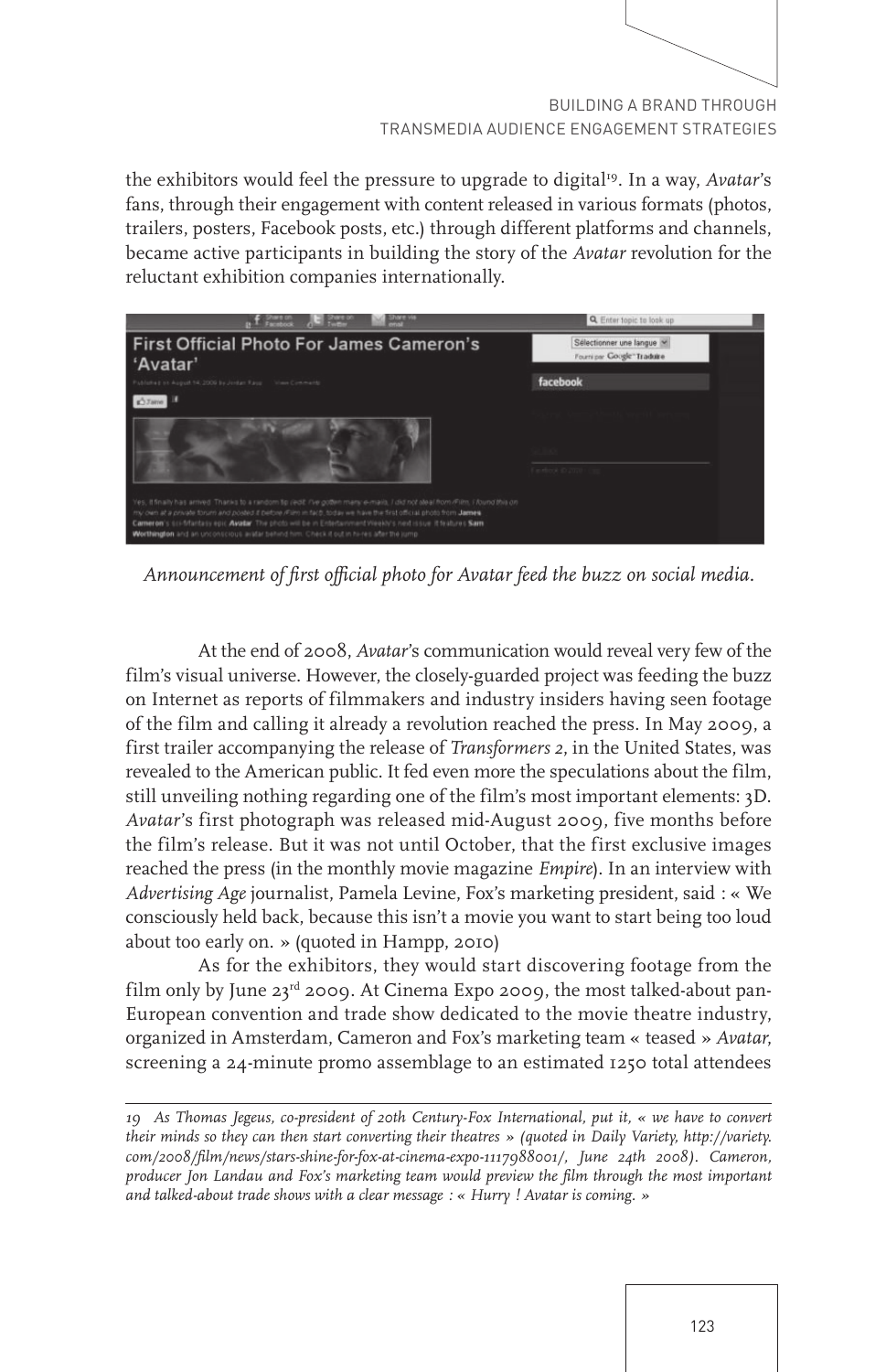from the European movie industry. Officially, Fox had urged media covering the event not to report details of the film or interview audience members for reactions. Comments on the footage were spread instantly and anonymously to many websites and blogs, building even more excitement among fans and intensifying audience anticipation<sup>20</sup>. The 24-minute promo clip was also screened before an audience of 6 000 hardcore fans at the San Diego ComicCon annual convention on July 23rd, where the director and the studio announced an unusual and most innovating marketing event they called « Avatar Day » planned for August  $2I<sup>st</sup>$ . The operation was designed with the purpose of motivating fans to engage in online word of mouth anticipation and social coverage and create media buzz (massively relayed on the Internet), which would add pressure on exhibitors to install more 3D screens.

From August  $17<sup>th</sup>$ , American hardcore fans were able to book on the film's official site their seats for attending one of *Avatar*'s 15-minute free screenings. The « Avatar Day  $x^2$  gathered thousands of fans worldwide around what was about to become the largest preview screening ever. *Avatar*'s 129-second teaser trailer (as well as the official game trailer) was released online in time to create additional word of mouth for the event and instantly became the most downloaded trailer on apple.com registering over four million streams in its first day (Mendoza, 2010). In France, in less than five days, more than 11,000 comments were posted on the especially dedicated to « Avatar Day » forum of the French film web site portal allocine.fr. For the release of the three and a half minute trailer early in November 2009, Fox adopted a « red-carpet approach » literally promoting the trailer that would promote the film. It premiered on the Diamond Vision screen, considered to be the world's largest High-Definition video display, during a Dallas Cowboys football game at Cowboys Stadium in Arlington, Texas and was simultaneously seen by millions of viewers tuning into Fox NFL to watch the match<sup>22</sup>.

*<sup>20</sup> Cameron and Fox repeated the show for American exhibitors in July 2009.*

*<sup>21</sup> Tickets for the « Avatar Day » were free and given out during an online lottery. The screening took place in a total of 101 Imax theaters domestically and another 238 cinemas abroad of which 30 were Imax venues. Cf. McClintock, « Big splash for "Avatar" clip », Variety, August 23rd 2009, retrieved from http://variety.com/2009/film/news/big-splash-for-avatar-clip-1118007626/*

*<sup>22</sup> McClintock, « Cowboy crowd gets "Avatar' eyeful », Variety, October 29th 2009, retrieved from http://www.variety.com. DreamWorks used the Feb. 1 Super Bowl to air the heavily promoted Monsters vs. Aliens spot in 3D.*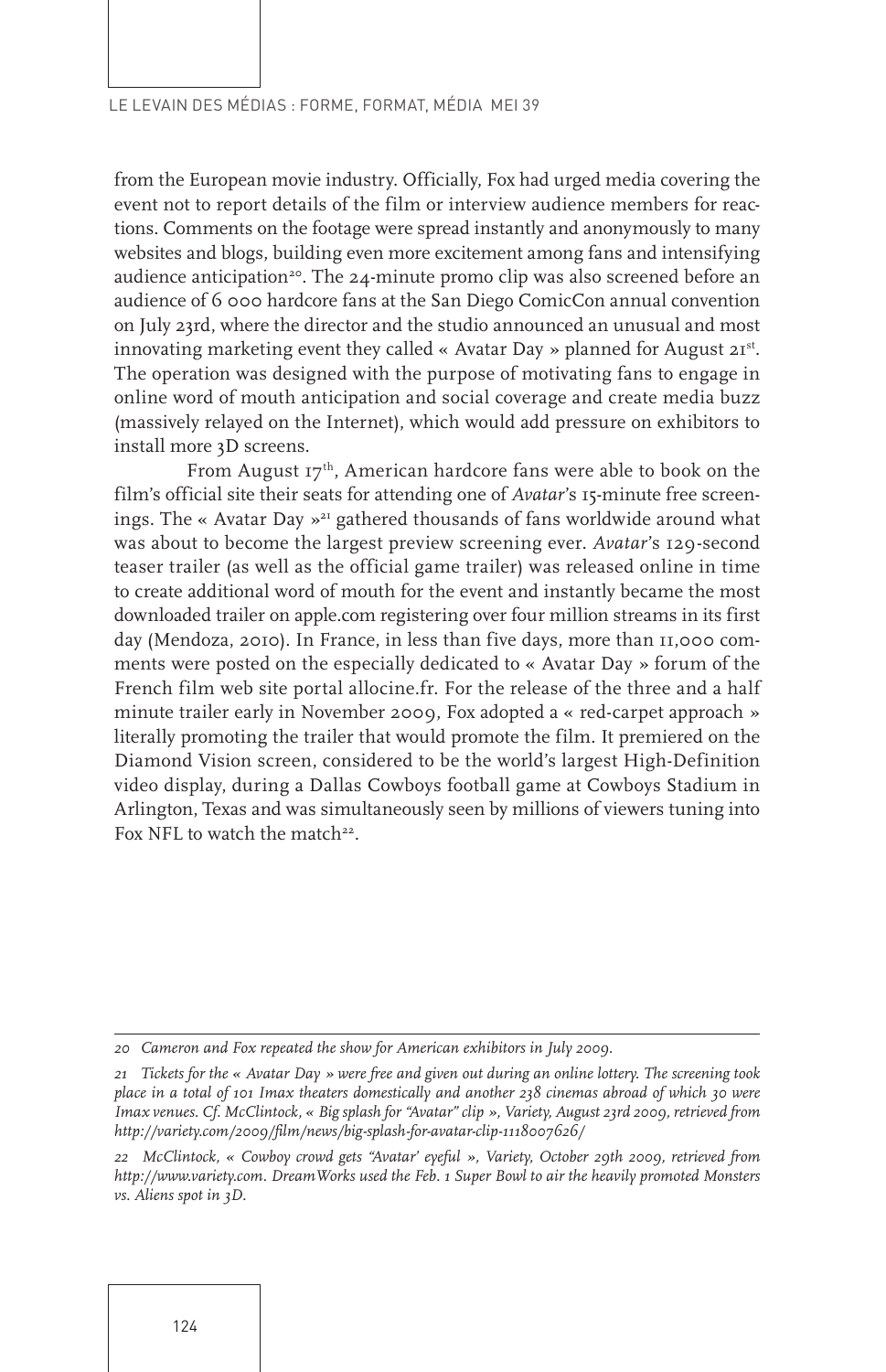

TRANSMEDIA AUDIENCE ENGAGEMENT STRATEGIES



*Teasing the teaser trailer on iTunes.*

## **Social media as a driver to get people connected with the**  *Avatar* **world**

Social media were an integral cog in *Avatar*'s campaign. Social media platforms can play different roles for storytelling : « They move story forward and they spread story in a way that we've never been able to do before  $\frac{1}{2}$ . The movie's digital communication represents an interesting case of leveraging the growing popularity of social media and using their expansive nature in order to generate electronic word of mouth by creating content that fans would want to emotionally interact with and actively talk about. Usually, word of mouth activities are the most active during a movie's pre-release and opening. In *Avatar*'s case, the buzz began to build with the film still in production and before Fox even opened a sponsored Twitter account (in July 2009, concomitantly to the screening of the film's promo-clip at Comic Con). Eventually the film generated an impressive 15 000 blog posts per day between December 2009 and January 2010. By retweeting, sharing and reblogging, fans contributed in spreading the news about the latest events in *Avatar*'s campaign faster and wider than any other media marketers had at their disposal. In order to build brand awareness and word of mouth prior to the «Avatar Day» event, the teaser trailer was first exclusively released on apple.com on the  $20<sup>th</sup>$  of August and internationally on YouTube homepages

*<sup>23</sup> Alex LeMay, CEO, founder and executive producer at The Shadow Gang, a multi-platform production company specialized in thriller entertainment, quoted by Anna Washenko, « Transmedia Storytelling Example with BZRK », June 18th 2013, retrieved from http://sproutsocial.com/insights/ transmedia-campaign-social/*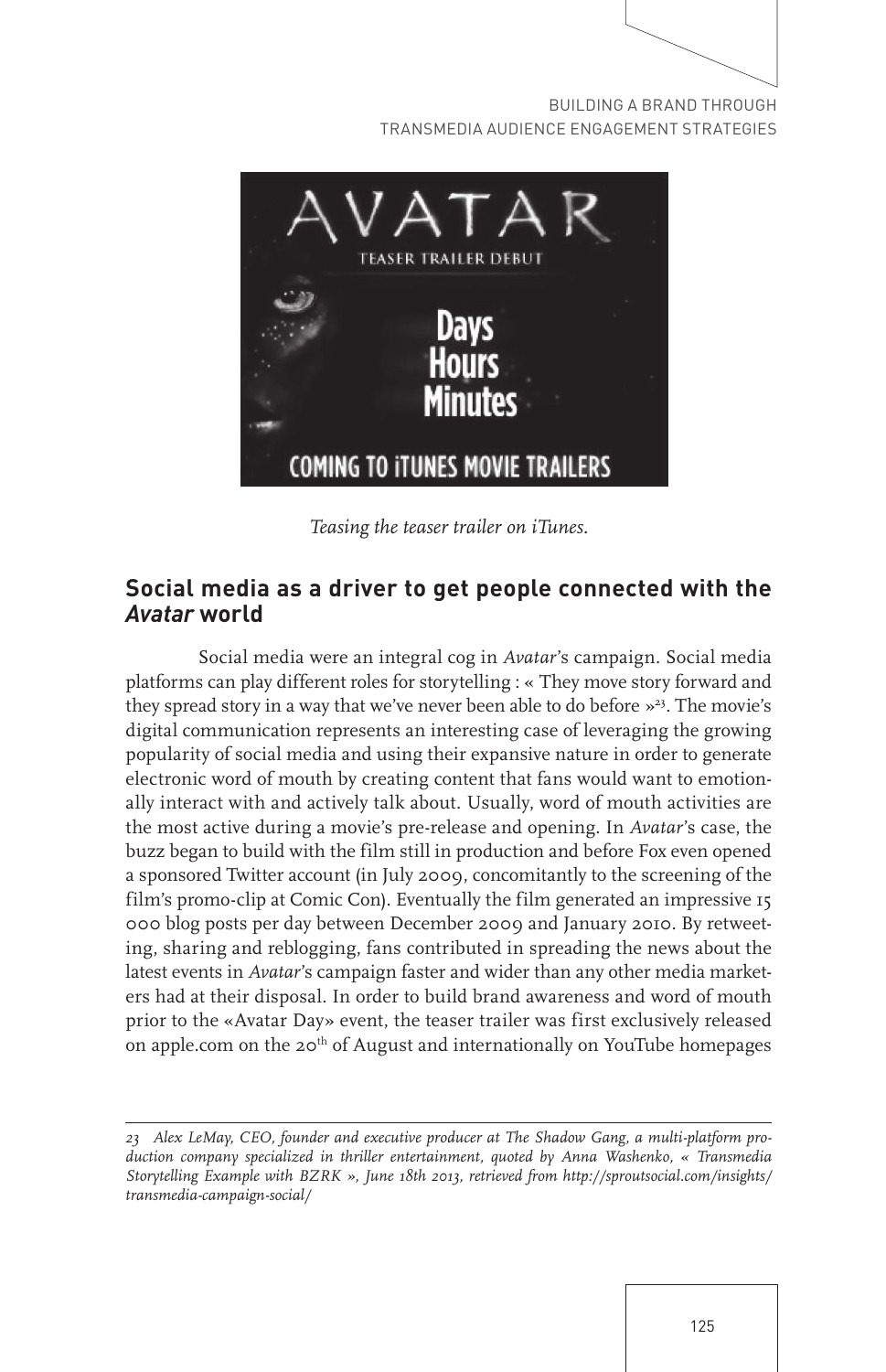across fifteen markets<sup>24</sup> on the  $22<sup>th</sup>$  of August. According to a Google/Metrixlab survey in the United Kingdom, the YouTube campaign drove some of the highest lifts in top of mind awareness (+17 %) and spontaneous awareness (+25 %) as well as a 15 % increase in intent to watch the movie. The survey also showed that exposure to the trailer on YouTube's homepage produced a strong increase in searches on YouTube directly after seeing the advertisement<sup>25</sup>.

For the December world premiere, Fox allowed YouTube's top active users the exclusive right to experience first hand the premiere by filming from the red carpet and from a fan's perspective<sup>26</sup>. Aegis Media then edited the content in order for it to appear online before any news site. The premiere was also broadcasted live to web audiences on the video-streaming platform Ustream and directly to *Avatar*'s MySpace page. According to Vizeum Global Management (who handled the operation), the Global Premiere Brand Channel created by five YouTube super users became the largest brand channel created in just five days with 379 700 video users<sup>27</sup>. Early in December, after the second trailer had been broadcasted on television, MTV.com, in association with Facebook, produced a 30-minute special *Avatar Live* webcast sponsored by LG<sup>28</sup> as a prelude to a halfhour television special *Behind the scenes* which would air in December 16<sup>th</sup>. It featured a roundtable with director James Cameron, producer Jon Landau and lead actors Zoe Saldana and Sam Worthington who answered live the questions posted by the fans on *Avatar's* Facebook page<sup>29</sup>. As a bonus, the Facebook community was allowed to take a look at exclusive unseen images of the film, before its release<sup>30</sup>.

*<sup>24</sup> Great Britain, Ireland, Germany, France, Switzerland, Italy, Spain, Netherlands, Russia, Mexico, Australia, Brazil, Japan, South Korea and Hong-Kong.* 

*<sup>25 «</sup> Leveraging the power of video to generate intent to view a movie », Avatar Ad Effectiveness Study, Google/MetrixLab, United Kingdom, September 2009.* 

*<sup>26</sup> James Quilter, « Fox to take over YouTube for Avatar launch », December 8th 2009, retrieved from http://www.brandrepublic.com*

*<sup>27</sup> Information retrieved from http://www.vizeum.com/work/20th-century-fox-%E2%80%93-avatar/ (August 18th, 2012). According to Viseum, this resulted to 12,418 word of mouth ticket sales.*

*<sup>28</sup> Sponsoring the Avatar Live webcast was part of a joint television and online marketing campaign aiming at promoting both the Avatar brand and LG's new touchscreen chocolate, the BL40. It also included sponsoring the Facebook page created by Fox and MTV, creating a micro website or pre-loading the Avatar trailer onto the handset.*

*<sup>29</sup> The Avatar Facebook fan page counted more than one a half million fans before the film's release. Cf. Nick Mendoza, « MediaShift : How Digital Marketing Helped "Avatar" Break the Box-Office », http://www.pbs.org/mediashift/2010/02/how-digital-marketing-helped-avatar-break-the-box-office039. html (advised on November 11th 2010).*

*<sup>30</sup> Cf. Jon Weisman, « MTV sets Avatar webcast », Variety, November 29h 2009.*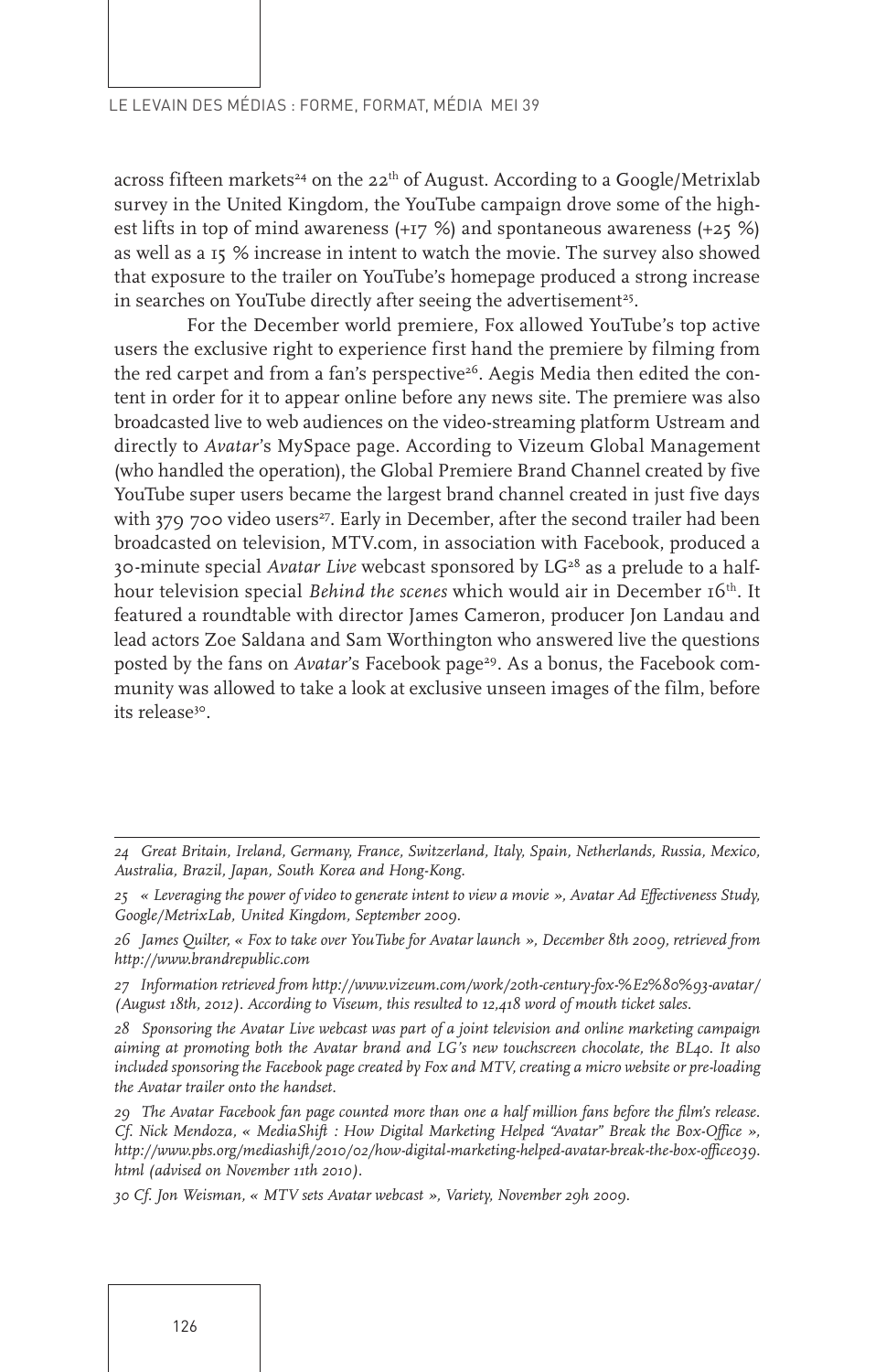

*The MTV live event in association with Facebook.*

## **A multi-platform approach driving audience engagement…**

Fox International, Lightstorm Entertainment and Microsoft advertising partnered to launch the largest at the time digital multi-screen campaign<sup>31</sup>. The campaign, which ran across several Microsoft properties including MSN homepage, MSN Mobile, Xbox LIVE, Windows 7 and Zune Marketplace, covered synergistically all the available digital platforms from television screens to PCs and mobile phones to deliver an interactive engaging Avatar experience. On the PC screen and through the MSN homepage taken over for several days, visitors were given access to exclusive content from customized desktop themes (downloaded 3.5 million times), to high resolution *Avatar* video clips and other content, while a social media element enabled them to share the official site with their friends via Windows Live, MySpace, Twitter and Facebook. The campaign also included an Avatar-specific Windows 7 theme and an *Avatar* tag image. By scanning the tag on the PC screen with their phone's camera, mobile users in five major markets could instantly enter the official Avatar Wap site.

*<sup>31</sup> The campaign covered 15 countries and 18 different languages.*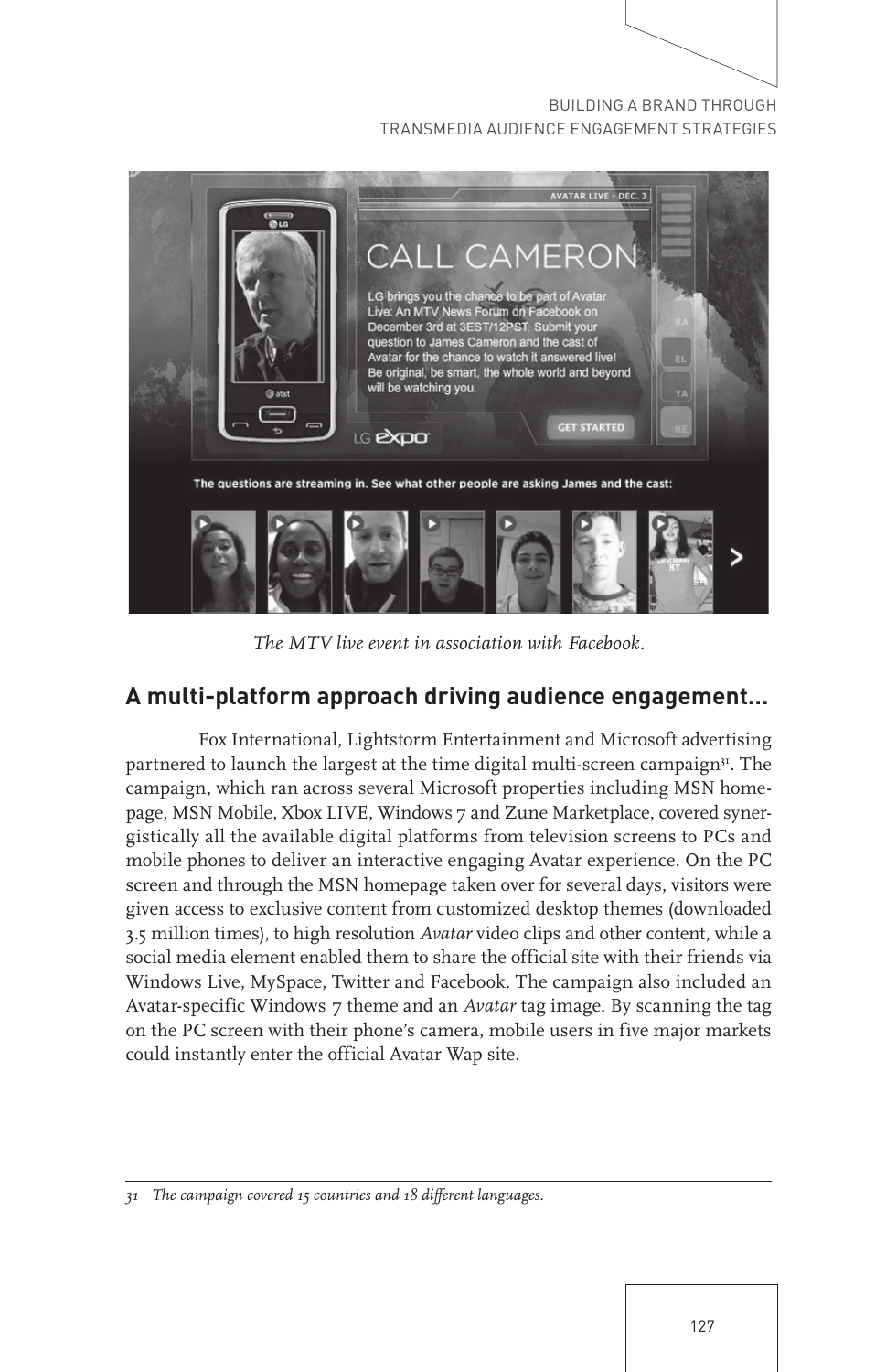

*The Avatar tag image.* 

On the television screen, Xbox Live gamers could click on the interactive banners integrated within Microsoft's online game service dashboard environment that linked to the movie trailer and other downloadable exclusive content such as themes and gamer pictures. The campaign was also coordinated with the global launch of Microsoft's Zune Marketplace in November 2009 that featured an exclusive HD 4-minute trailer of the film. On the mobile screen and through MSN Mobile, users in four major markets were being directed on the day of the film's release by banner advertisements to the official *Avatar* Wap site<sup>32</sup>.

The multi-platform marketing approach proved to be very successful at driving awareness and virally increasing movie attendance. According to Microsoft Advertising, consumers who saw *Avatar* advertising across all three screens were nearly three times as likely to watch the film as those who only engaged with one channel. Nearly  $44 \%$  of them actually went to see the film in theatres<sup>33</sup>. According to Microsoft France, more than one-third of consumers who watched the film's trailer on their mobile phones went to see the movie as well. Since *Avatar*'s launch campaign, Hollywood studios are more and more investing in

*<sup>32</sup> Cf. « Avatar's multi-screen campaign drives fans to theaters all over the world », Microsoft Advertising report, retrieved from http://advertising.microsoft.com on September 20th 2012 ; « Avatar Movie Trailer crosses 3 screens : MSN, Mobile & Xbox », retrieved from http://community.microsoftadvertising.com on November 13th 2010.*

*<sup>33</sup> According to a Microsoft survey, 54 % of consumers who saw Avatar ads on all three screens said they were likely to see the film compared to 28 % who saw the ads on two screens and 22 % who saw the ad on a single channel. Cf. « The Holiday guide to mobile advertising », retrieved from http://advertising.microsoft.com on September 21st, 2012 and « What's on Their Screens, What's on Their Mind », Microsoft report retrieved from http://advertising.microsoft.com on September 20th 2012.*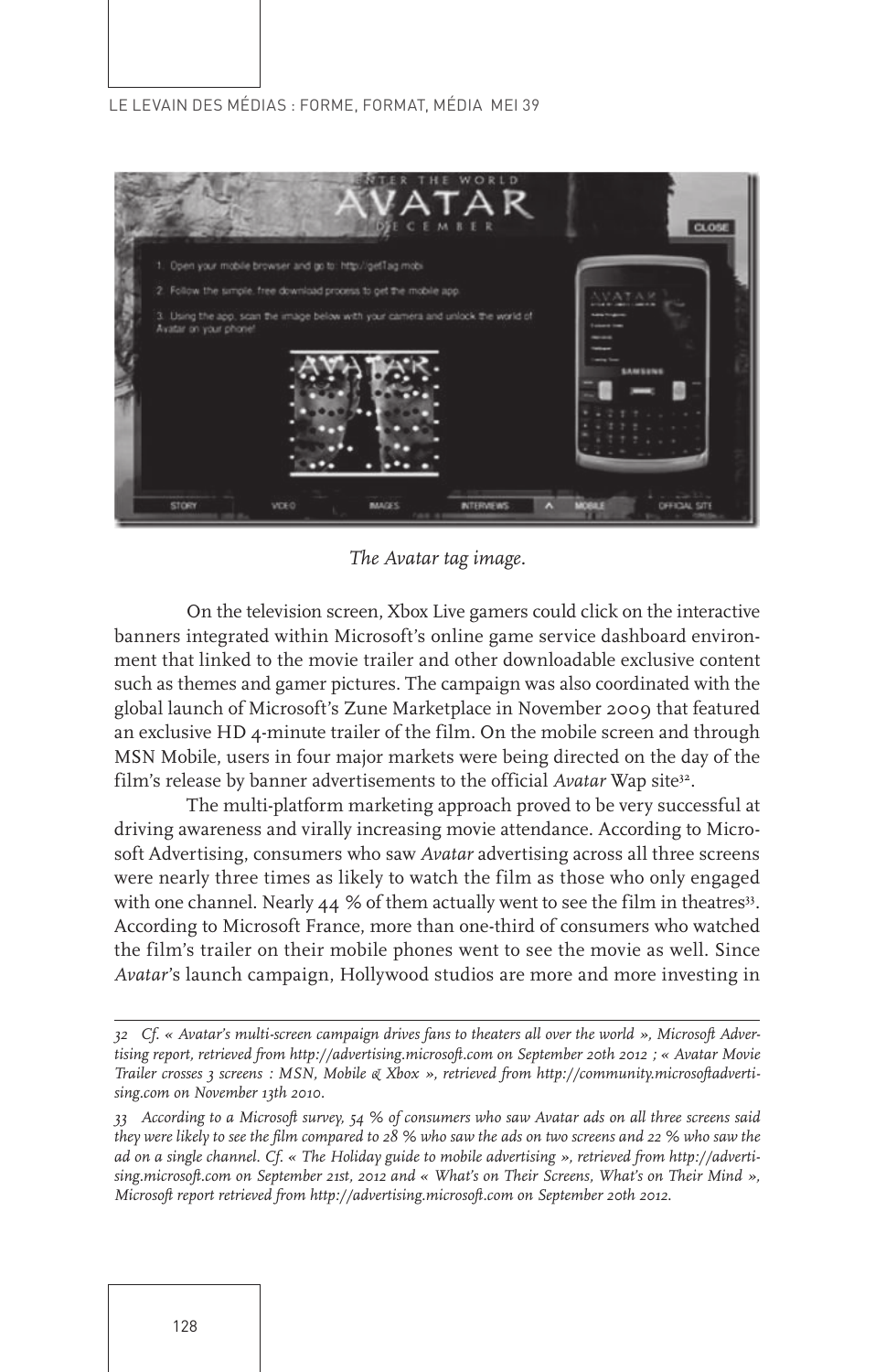mobile marketing in order to connect with users in a deeper way, to reach specific audience demographics, to build awareness for the trailer or the movie's release and drive ticket or DVD sales.

## **… and participating in the creation of a layered, ramified narrative**

While official film websites have diminished in importance, since marketers prefer to place their advertising content on third-party platforms with a big web traffic, *Avatar*'s official site (avatarmovie.com) played a crucial role in creating a global experience of the *Avatar* world and, as a result, in increasing its brand awareness. It offered an exclusive interactive content that went beyond the standard fare of the movie's official images, wallpapers and trailers (such as details regarding the plot, bios of the film's main characters, interactive wallpapers, an ARG game for I-phone developed by Gameloft), while visitors were invited to contribute their own content and share the anticipation before the movie's release through the official *Avatar* Community (which included exclusive images, behind-the-scenes videos, real-time updates of *Avatar* activity taking place on the social media, photo-caption contests and free ticket giveaways) and exclusive *Avatar*-themed TypePad Micro blog34.



*Avatar's official website.*

The website also provided another entry into the Pandora world, giving visitors the opportunity to further immerse themselves into the director's universe. For instance, *Pandorapedia* (www.pandorapedia.com) is an entirely interactive guide allowing the visitor to learn more about the Pandora planet, its fauna and flora as well as its indigenous population. It even proposes a dictionary from

*<sup>34</sup> Cf. http://everything.typepad.com/blog/2009/12/win-avatar-tickets-an-xbox-360-and-more.html and Nick Mendoza, « How Digital Marketing Helped "Avatar" Break the Box-Office", http://www.pbs. org/mediashift/2010/02/how-digital-marketing-helped-avatar-break-the-box-office039.html, February 8th 2010.*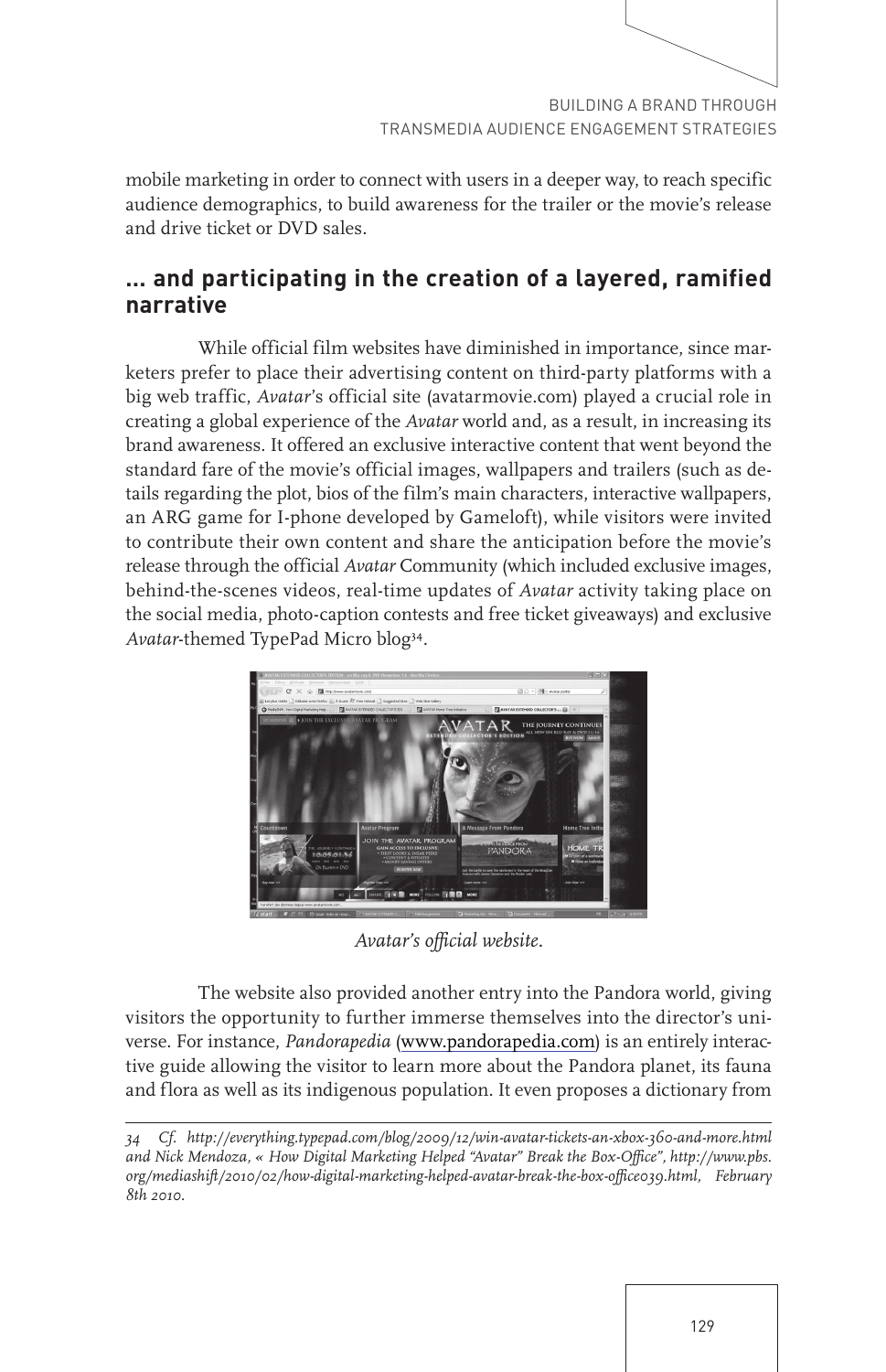English to Na'vi. *The Home Tree Initiative* addresses Internet users' ecological conscience (a theme explored in the film's script) and invites them to contribute in the salvation of the planet. Interaction is also the word in *Pandorama*, an immersive virtual tour of Pandora, accessible via the movie's homepage by the means of a webcam.



*The Interactive guide to Pandora.*

Finally, the website featured a special interactive trailer shot in HD and revealed in November 2009. It offered eleven points of interaction, each unlocking additional content that enabled users to enrich their knowledge of the *Avatar* world and get more information on each character. The trailer also included social media feeds and three options to purchase tickets for the movie. In December 2009, attendance of the website exceeded 850.000 unique visits.

## **Co-branding and advergaming**

In recent years, studios have been increasingly using advergaiming (branded video gaming) as a means to attract game-oriented audiences' attention (mostly young, videogame enthusiasts who are also movie fans) to their coming releases and influence ticket purchase intent. While the advergames developed for films such as *King Kong*, *The Chronicles of Narnia*, *Bewitched*, *Chicken Little* or *The Incredible Hulk* were low-bandwidth games with primitive flash animation, designed to be played on the web browser by using a mouse or the keyboard, as video-game technology expanded into the area of virtual reality and augmented reality, advergames became more elaborate, often moving into the real world, delivering truly immersive experiences<sup>35</sup>. They have thus emerged as an essential component of transmedia storytelling and alternative marketing strategies. The *Dark Knight* game (which included 300

*35 While generally web based, they rely on text messaging, GPS tracking, instant messaging, web video, real world meetings, etc. to broaden the play.*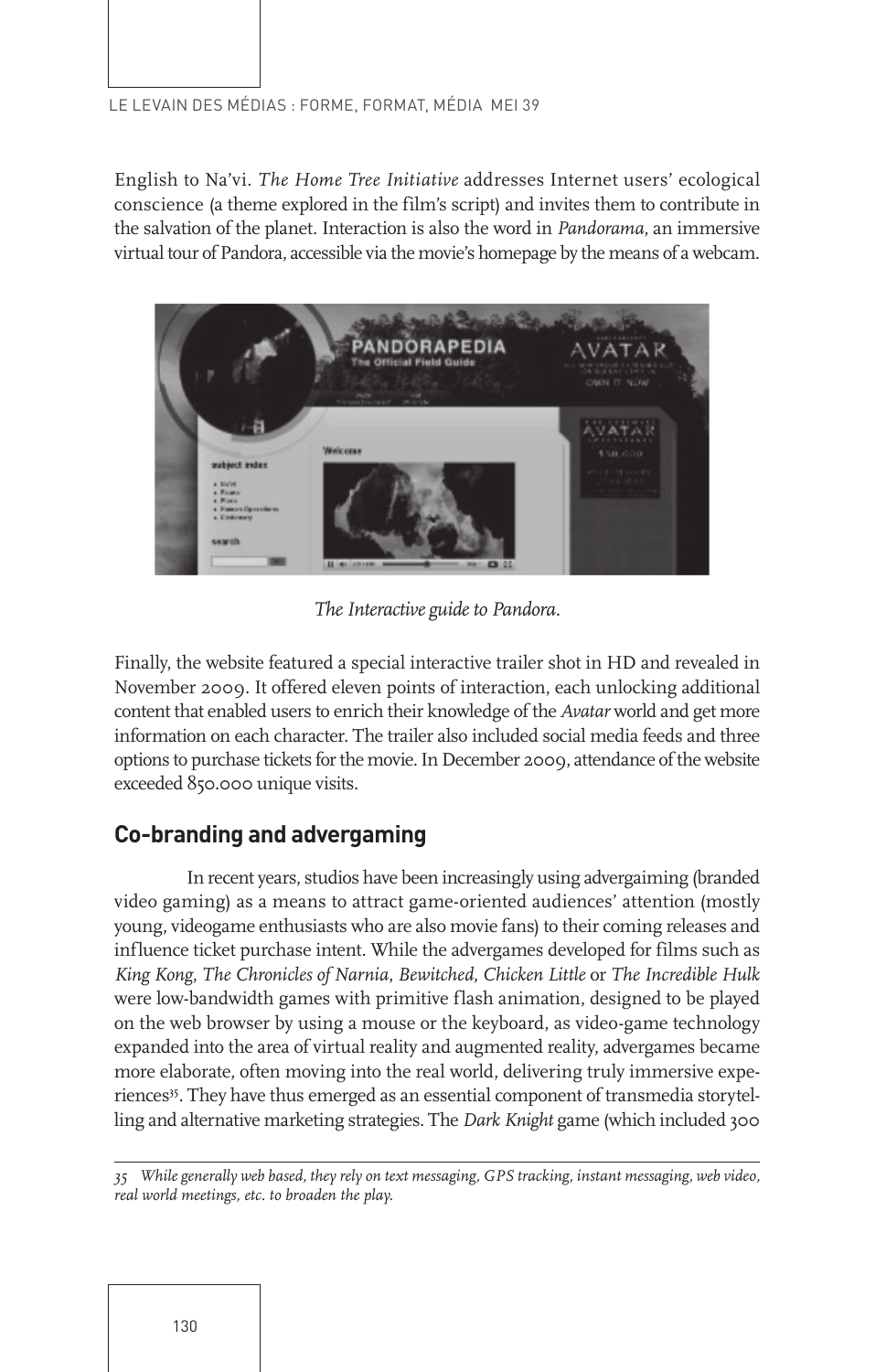real-world events), for instance, emerged as a powerful viral marketing tool insofar as it began with 100 000 players and ended up with 10 million<sup>36</sup>. In the case of *Avatar*, Mattel created *Avatar* toys (action figures, vehicles and alien creatures) that came with an i-Tag (created by Total immersion) unlocking exclusive content when shown to a webcam, while Coca Cola produced *Avatar*- branded Coke Zero cans (140 million cans and 8 million refrigerator packs in the United States alone<sup>37</sup>) with the AVTR mark, the name of the military program in the movie, which allowed consumers to maneuver a Samson helicopter featured in the movie when held in front of a webcam<sup>38</sup>. The ARG experience was also unlocked when users took pictures of the AVTR mark or Coke Zero logo with certain camera phones or visiting AVTR.com, the special website designed by 20th Century-Fox and Starlight Entertainment which would provide them with the technology to access the experience. The augmented reality game was part of a larger overall campaign centered around the AVTR website designed by 20th Century-Fox and Lightstorm Entertainment whose purpose was to co-promote the *Avatar* and the Coca Cola Zero brand (aimed at 18- to 24-year-old males). The website gave users the opportunity to plunge into Pandora by means of games, exclusive downloadable screensavers and a webseries featuring exclusive reports from the planet (broadcasted for two consecutive months), giving background information on the movie's mythological and visual universe.



*The AVTR website featuring an exclusive webseries.*

*36 Cf. « ARG's : the play's the thing », July 10th 2010, retrieved from http://www.variety.com.*

*37 Cf. Marc Grasner, « "Avatar" toys with augmented reality », November 19th 2009, retrieved from http://www.variety.com*

*38 The helicopter appeared to be floating freely in front of the user who could manipulate its movement and trigger different actions, such as shooting a missile, maneuvering the rotors of the helicopter or firing its guns, by using a computer keyboard. The AVTR mark also appeared on branded cups and popcorn bags sold in the theaters (see « Coke Zero immerses itself in "Avatar" », November 25th 2009, retrieved from http://www.adweek.com). An advertising campaign explaining how users could unlock the branded experience was launched in theaters in the United States (on October 31st 2009) and then on television (on November 14th 2009).*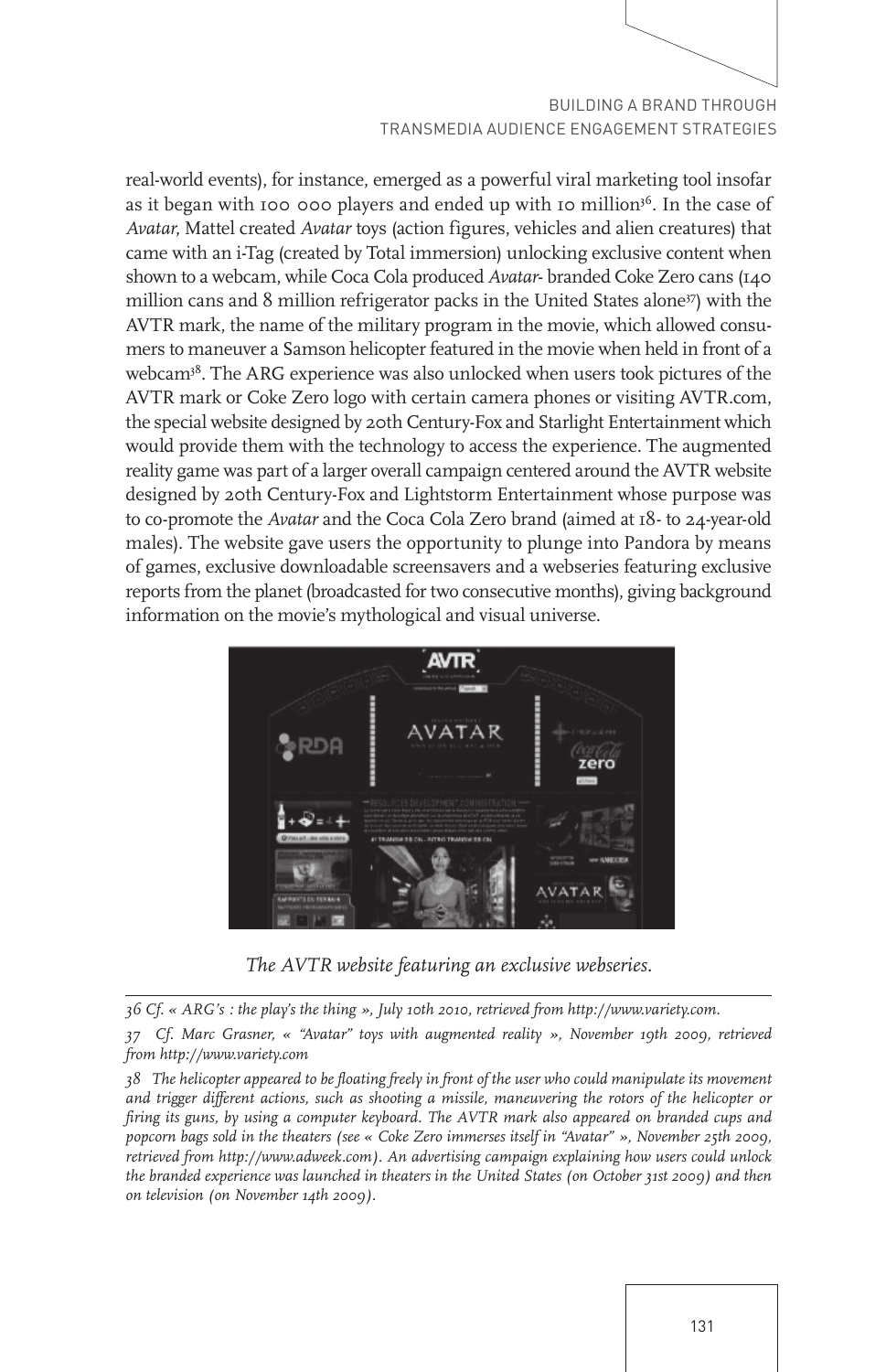McDonald would also use *Avatar* augmented reality games to promote its Big Mac to young adults and Happy Meals to children. In the United States, Big Macs came with an *Avatar* Thrill Card that gave consumers access to a series of online games in which players would search for hidden objects within Pandora. Completing the game gave fans the chance to explore the planet on board of a virtual *Avatar* vehicle, a Pandora POVR, (by playing a three-level racing game). Finally, the *Thrill Card*, when held in front of a webcam, would unlock an augmented-reality game called McDVision<sup>39</sup>. In November 2009, McDo's new website also featured additional content related with the movie.

## **Conclusion**

In his analysis of promotion culture as *culture*, Jonathan Gray (2010, p. 309) demonstrates how promotions and paratexts « become viable parts of the text and, by extension, viable contributors to the esthetics, thematics and artistry associated with the text ». In transmedia marketing, the boundaries between promotion and creative content are, as we have seen, further blurred, since « the advertising becomes part of the movie – with the bonus that it is tailored for mobile devices and sharing across social networks »<sup>40</sup>. Promotional campaigns should thus be regarded as taking part to « a larger legacy that includes both the film and its promotional materials » (Kafoury Fischer, 2013, p. 45).

The main purpose of this paper was to analyse how crucial the role of social media marketing and transmedia engagement strategies was in building the Avatar brand, enriching the audience's experience and creating buzz around the film. Since Avatar, transmedia marketing has been increasingly used to launch film and television franchises (*The Hunger Games*, *Prometheus*, *World War Z*, *True Blood*, *Game of Thrones*, *The Borgias*…), as well as to promote existing franchises (*The Dark Knight Rises*, *Skyfall*, *Twilight Breaking Dawn : Part 2*) and sustain audience engagement between television shows seasons (*Dexter*, *Heroes*, *Sherlock*…). Further research should raise questions about transmedia « brand fanagement » strategies (Hills, 2012), only hinted in the present study<sup>41</sup>, the mainstreaming

*<sup>39 «</sup> No McDonald's on Pandora, but Plenty of Avatar at McD's », December 10th 2009, retrieved from http://www.wired.com*

*<sup>40 «</sup> In Ridley Scott's "Prometheus," the Advertising Is Part of the Picture », DigitalNext – A Blog on Emerging Media and Technology Advertising Age, March 23rd 2012, retrieved from*

*http://adage.com/article/digitalnext/ridley-scott-s-prometheus-advertising-part-picture/233452/*

*<sup>41</sup> The term refers to the management of fan expectations, readings, responses and activities. Hills (2012, p. 409-425) notes that transmedia remains a form of brand management « seeking to manage the active fan audience and attempting to paratextually deactivate fan complaints ». A close examination of Avatar's pre-launch and launch marketing reveals a certain degree of such « transmedia fanagement » directed at anticipating and responding to audience reaction about the look of the characters and the film's visual universe.*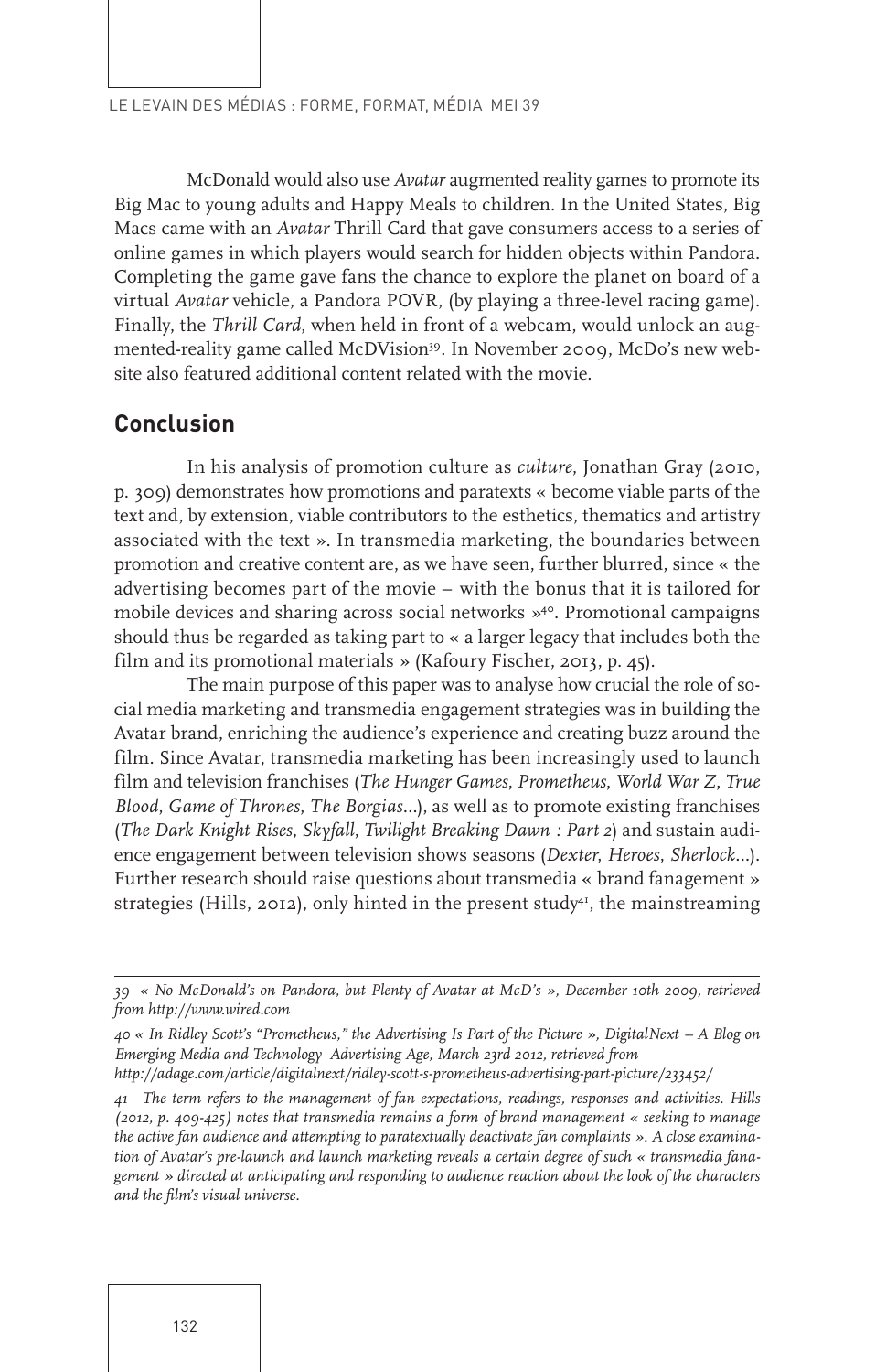of fandom's gift economy (Scott, 200942), as well as the impact of the increased blurring (in terms of scope and circulation) between official and fan-produced transmedia (ex. fan-authored ARGs) on media brand management<sup>43</sup>

*<sup>42</sup> Scott suggests that « Media producers, primarily through the lure of "gifted" ancillary content aimed at fans through official Web sites, are rapidly perfecting a mixed economy that obscures its commercial imperatives through a calculated adoption of fandom's gift economy, its sense of community, and the promise of participation ».*

*<sup>43</sup> Analyzing official and fan-produced transmedia for The Hunger Games, Melanie Kohnen observes how they increasingly share the same media spaces. Cf. « Creating a Spark : Official and Fan-Produced Transmedia for the Hunger Games », posted on Antenna (media and cultural studies blog) on May 11th, 2012, retrieved from http://blog.commarts.wisc.edu/2012/05/11/creating-a-spark-official-and-fanproduced-transmedia-for-the-hunger-games/*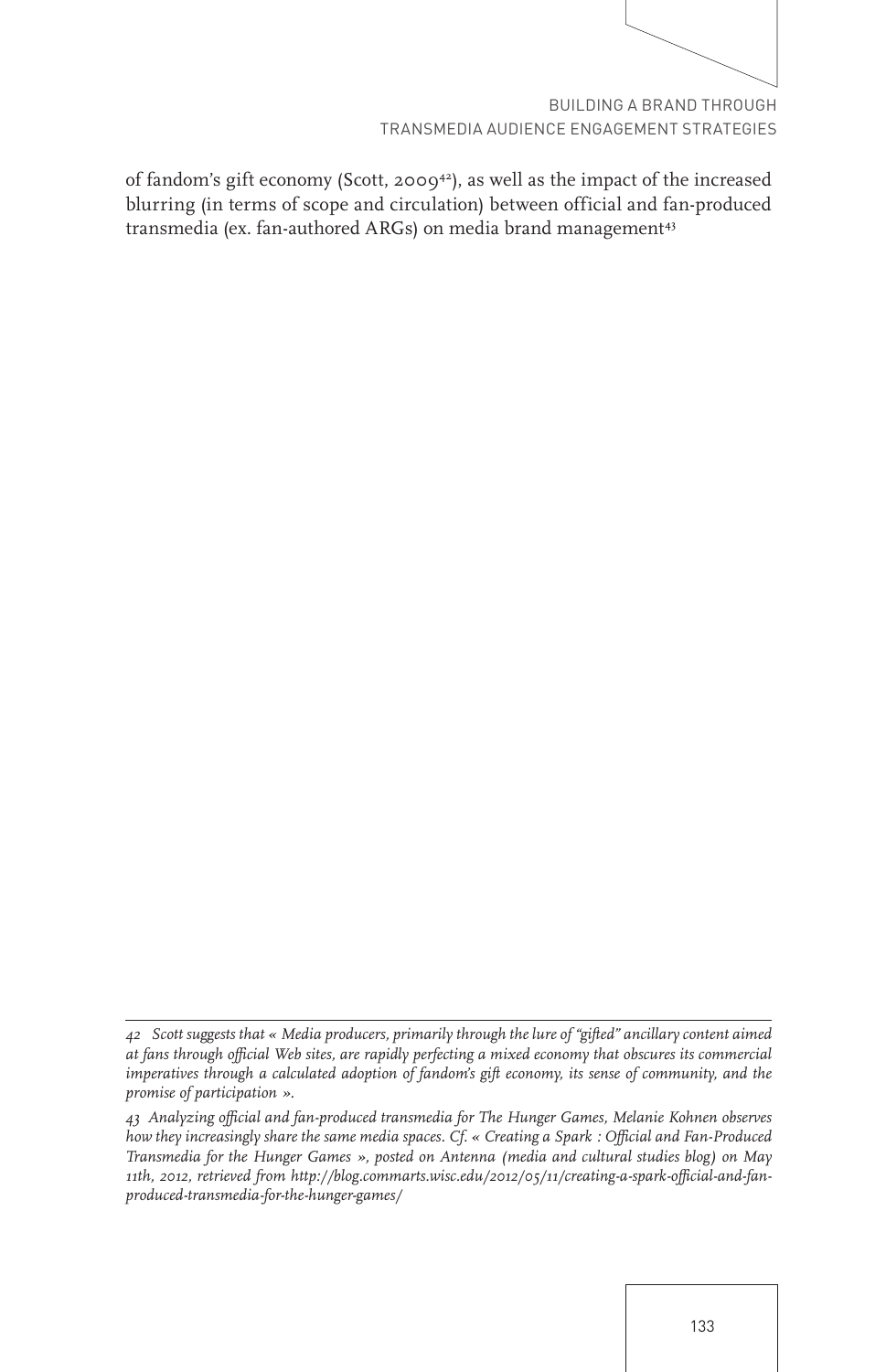#### **REFERENCES**

Acland, C. R. (2003). *Screen Traffic. Movies, Multiplexes, and Global Culture*. Durham, North Carolina : Duke University Press.

Acland, C. R. (2010, January 22nd). *Avatar* as Technological Tentpole. *Flow – Online journal of television and Media Studies*, *11* (6), retrieved from http://flowtv.org/2010/01/avatar-as-technological-tentpole-charles-r-acland-concordia-university/

Andersen, M. (2010, November 18th). Jeff Gomez Reveals Secrets to Transmedia Franchise Development at CineKid. *Wired.com*, retrieved from http://www.wired.com/

Aronczyk, M. and Powers, D. (dir.). (2010). *Blowing Up the Brand. Critical Perspectives on Promotional Culture*. New York : Peter Lang Publishing.

Barraclough, L. (2008, June 6th). Stars Shine for Fox at Cinema Expo. *Daily Variety*, retrieved from http://variety.com/2008/film/news/starsshine-for-fox-at-cinema-expo-1117988001/

Beer, D. and Burrows, R. (2007, September). Sociology and, of and in Web 2.0 : Some Initial Considerations, *Sociological Research Online*, 12 (5), retrieved on the 17<sup>th</sup> of August 2012, from http://www.socresonline.org.uk/12/5/17.html

Deller, R. (2011, May). Twittering On : Audience Research and Participation Using Twitter, *Participations* (*Journal of Audience and Reception Studies*), *8* (1), 216-245.

Dena, C. (2009). *Transmedia Practice. Theorizing the Practice of Expressing a Fictional World Across Distinct Media and Environments*. Unpublished Phd dissertation. University of Sydney, Australia.

Douglas, E. (2009, April 30). Exclusive : Soderbergh Gives *Avatar* High Praise. *ComingSoon. net*, retrieved from http://www.comingsoon.net/ movies/news/54966-exclusive-soderberghgives-avatar-high-praise

Gomez, J. (2010, June 8). Whole New Worlds : Transmedia Storytelling Opens Licensing Vistas. *KidScreen*, retrieved from

http://kidscreen.com/2010/06/08/transmedialicensing-20100608/

Grainge, P. (2007). *Brand Hollywood. Selling Entertainment in a Global Media Age*. Oxford, UK : Routledge.

Hampp, A. (2010, Janurary, 4). "Avatar" Soars on Fat Ad Spending, Mass Marketing. *Adage. com*, retrieved from http://adage.com/article/ madisonvine-news/fox-movie-avatar-soarsfat-ad-spending-mass-marketing/141262/

Haque, U. (2005a, November 8<sup>th</sup>), The Attention Economy. *BubbleGeneration*, retrieved from http://www.bubblegeneration.com/2005/11/ attention-economy-across-consumer.cfm

Haque, U. (2005b, Spring) The New Economics of Media. PowerPoint Presentation, retrieved on the 6th of August 2013, from scribd.com/ doc/12177741/Media-Economics-The-New-Economics-of-Media-Umair-Haque

Hills, M. (2012, November). Torchwood's Transtransmedia : Media Tie-ins and Brand "Fanagement", *Participations* (*Journal of Audience and Reception Studies*), *9* (2), 409-425.

Jansen, B. J., Zhang, M., Sobel, K. and Chowdury, A. (2009, November). Twitter Power Tweets as Electronic Word of Mouth, *Journal of the American Society for Information Science and Technology*, *60* (11), 2169-2188.

Jenkins, H. (2004). Quentin Tarantino's Star Wars ? Digital Cinema, Media Convergence, and Participatory Culture. In D. Thorburn and H. Jenkins (ed.). *Rethinking Media Change. The Aesthetics of Transition* (p. 281-312). Cambridge, MA : MIT Press.

Jenkis, H. (2006). *Convergence Culture. Where Old and New Media Collide*. New York : New York University Press.

Jenkins 2007 (Mars 22). Transmedia Storytelling 101. Retrieved from the authors' official Weblog : http://henryjenkins.org/2007/03/ transmedia\_storytelling\_101.html

Jenkins 2012, How to Ride a Lion : A Call for a Higher Transmedia Criticism (Part Two). Retrieved from the authors' official Weblog : http://henryjenkins.org/2012/03/how\_to\_ ride\_a\_lion\_a\_call\_for\_3.html

Laurichesse, H. (2012). À la croisée des univers du transmedia, de la marque et de la franchise dans l'industrie cinématographique. In J. Augros and K. Kitsopanidou (ed.). *Mise au Point*, *4*, « Tribulations numériques du Cinéma et de l'Audiovisuel à l'amorce du 21<sup>e</sup> siècle », retrieved on the 27th of October 2013, from http:// map.revues.org/598